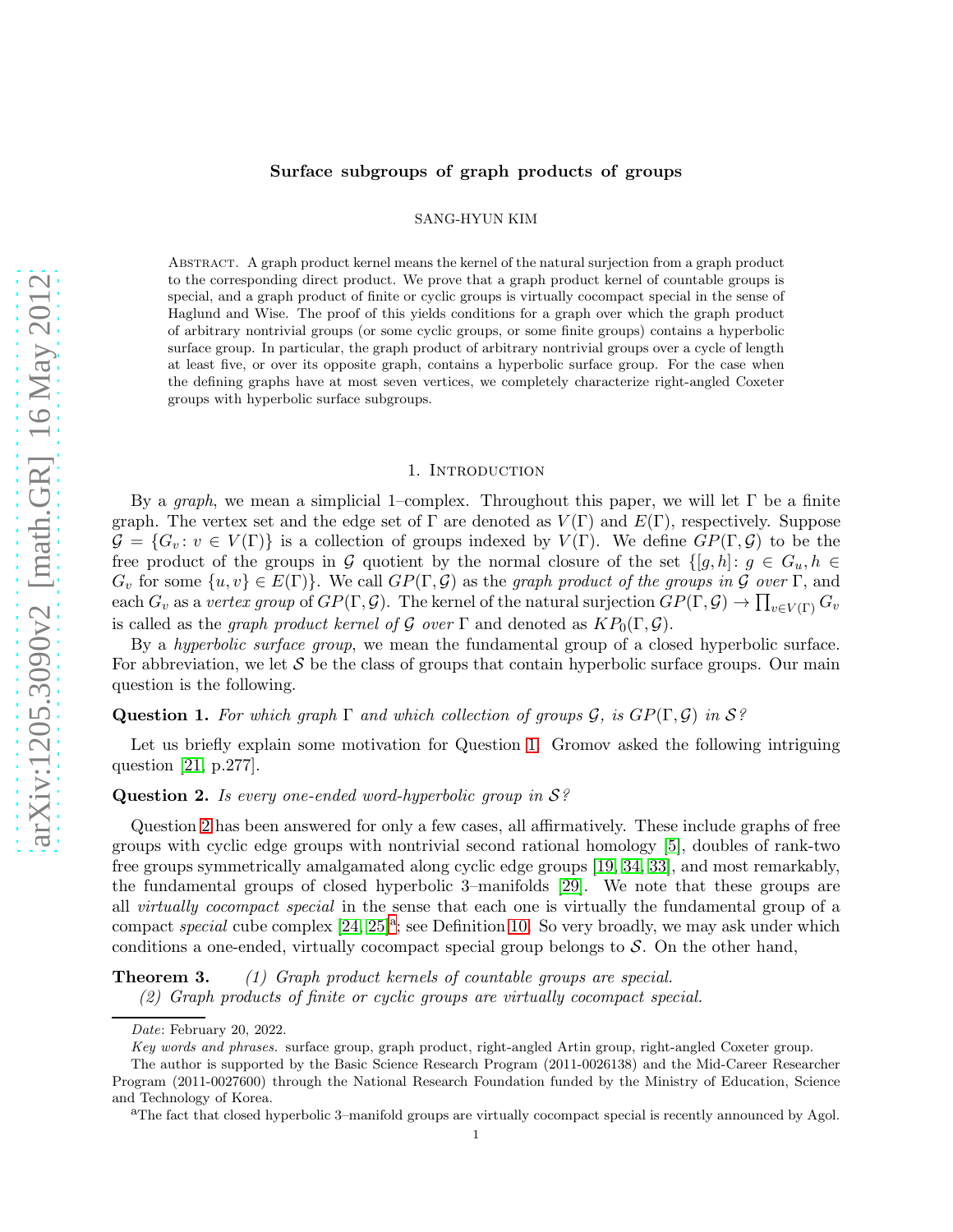The proof of Theorem 3 will reveal inclusion relations between certain subgroups of graph products, and so, provide an important tool for this paper. In some sense, a graph product kernel will "remember" only the order of each vertex group, while "forgetting" the group structure of it.

For  $2 \leq m \leq \infty$ , we let  $GP_m(\Gamma)$  denote the graph product of cyclic groups of order m over  $\Gamma$ . We write  $A(\Gamma) = GP_{\infty}(\Gamma)$  and  $C(\Gamma) = GP_2(\Gamma)$ . We will call  $A(\Gamma)$  and  $C(\Gamma)$  as a *right-angled Artin group* and a *right-angled Coxeter group* on Γ, respectively [\[7\]](#page-13-7). Question [1](#page-0-0) has a close relation to the question of whether  $A(\Gamma) \in \mathcal{S}$  or  $C(\Gamma) \in \mathcal{S}$  as described below.

- **Theorem 4.** (1) We have  $C(\Gamma) \in S$  if and only if the graph product of arbitrary nontrivial *groups over* Γ *is in* S*.*
	- (2) We have  $A(\Gamma) \in S$  *if and only if the graph product of some cyclic groups over*  $\Gamma$  *is in* S.
	- (3) We have  $[A(\Gamma), A(\Gamma)] \in S$  *if and only if the graph product of some finite groups over*  $\Gamma$  *is in* S, *if and only if*  $GP_m(\Gamma) \in S$  *for some*  $2 \leq m < \infty$ *.*

We denote by  $C_m$  the cycle of length m. The *opposite graph*  $\Gamma^{\text{opp}}$  of  $\Gamma$  is defined by  $V(\Gamma^{\text{opp}})$  =  $V(\Gamma)$  and  $E(\Gamma^{\text{opp}}) = \{\{u, v\} : u \text{ and } v \text{ are non-adjacent vertices of } \Gamma\}.$  If there is a finite sequence of edge-contractions [\[12,](#page-13-8) p.20] from  $\Gamma_1^{\text{opp}}$  to  $\Gamma_2^{\text{opp}}$ , we say  $\Gamma_1$  *co-contracts* onto  $\Gamma_2$ . In [\[31\]](#page-13-9), it was shown that a co-contraction  $\Gamma_1 \to \Gamma_2$  induces an embedding  $A(\Gamma_2) \hookrightarrow A(\Gamma_1)$ .

<span id="page-1-0"></span>**Theorem 5.** *Suppose*  $\Gamma_1$  *and*  $\Gamma_2$  *are finite graphs such that*  $\Gamma_1$  *co-contracts onto*  $\Gamma_2$ *. If*  $2 \le m \le \infty$ *, then*  $GP_m(\Gamma_2)$  *embeds into*  $GP_m(\Gamma_1)$ *.* 

It is well-known that  $C(C_m)$  and  $A(C_m)$  are in S for  $m \geq 5$ ; see [\[37\]](#page-14-0). Also, it was shown that  $A(C_m^{\text{opp}}) \in \mathcal{S}$  for  $m \geq 5$  in [\[31,](#page-13-9) [9\]](#page-13-10); see [\[3\]](#page-12-1) for an alternative proof. Using Theorem [5,](#page-1-0) we generalize these results.

<span id="page-1-2"></span>**Corollary 6** ([\[30,](#page-13-11) [27\]](#page-13-12), *cf.* [\[15\]](#page-13-13)). For  $m \geq 5$ , the graph product of arbitrary nontrivial groups over  $C_m$  *is in*  $S$ *.* 

<span id="page-1-3"></span>**Corollary 7.** For  $m \geq 5$ , the graph product of arbitrary nontrivial groups over  $C_m^{\text{opp}}$  is in S.

Suppose  $X \subseteq V(\Gamma)$ . The *induced subgraph of*  $\Gamma$  *on* X is the maximal subgraph of  $\Gamma$  whose vertex set is X. If  $\Lambda$  is isomorphic to an induced subgraph of Γ, we simply write  $\Lambda \leq \Gamma$  and say that Γ has an *induced* Λ. We also use the notation  $H \n\leq G$  for two groups G and H, if there exists an embedding from H into G. We say  $\Gamma$  is *weakly chordal* if  $\Gamma$  does not contain an induced  $C_m$ or  $C_m^{\text{opp}}$  for  $m \geq 5$ . For each finite graph  $\Gamma_1$ , there exists a (algorithmically constructible) graph  $\Gamma_2 \geq \Gamma_1$  such that  $[C(\Gamma_2): A(\Gamma_1)] < \infty$  [\[11\]](#page-13-14). In particular,  $A(\Gamma_1) \in S$  if and only if  $C(\Gamma_2) \in S$ . Hence, the classification of Γ satisfying  $C(\Gamma) \in \mathcal{S}$  is presumably "harder" than that of Γ satisfying  $A(\Gamma) \in \mathcal{S}$ . Complete classification of the graphs  $\Gamma$  with  $|V(\Gamma)| \leq 8$  and  $A(\Gamma) \in \mathcal{S}$  is given in [\[9\]](#page-13-10). We will classify all the graphs  $\Gamma$  with  $|V(\Gamma)| \leq 7$  and  $C(\Gamma) \in \mathcal{S}$ .

<span id="page-1-1"></span>**Theorem 8.** *Suppose*  $\Gamma$  *has at most seven vertices. Then*  $C(\Gamma) \in S$  *if and only if*  $\Gamma$  *is not weakly chordal.*

In particular, the proof of Theorem [8](#page-1-1) will exhibit graphs  $\Gamma$  such that  $A(\Gamma) \in S$  and  $C(\Gamma) \notin S$ . When  $\Gamma$  has more than seven vertices,  $C(\Gamma) \in \mathcal{S}$  does not necessarily imply that  $\Gamma \geq C_m$  or  $\Gamma \geq C_m^{\text{opp}}$  for some  $m \geq 5$ ; see Remark [5.](#page-11-0) Lastly, we will make an observation that the class of finitely generated groups that "conform" to an affirmative answer to Question [2](#page-0-1) is closed under graph products.

Here is the organization of this paper. In Section [2,](#page-2-0) we summarize basic facts on cube complexes and label-reading maps. We describe two special cube complexes whose fundamental groups are specific subgroups of graph products and use these complexes to prove Theorems 3, 4 and Corollary [6](#page-1-2) in Section [3.](#page-3-0) Section [4](#page-6-0) introduces a general, combinatorial group theoretic lemma, which yields nontrivial embeddings between graph products. Theorem [5](#page-1-0) and Corollary [7](#page-1-3) will follow. In Section [5,](#page-7-0) we investigate seven-vertex graphs and prove Theorem [8.](#page-1-1) We discuss a role of graph products in relation to Question [2](#page-0-1) in Section [6.](#page-12-2)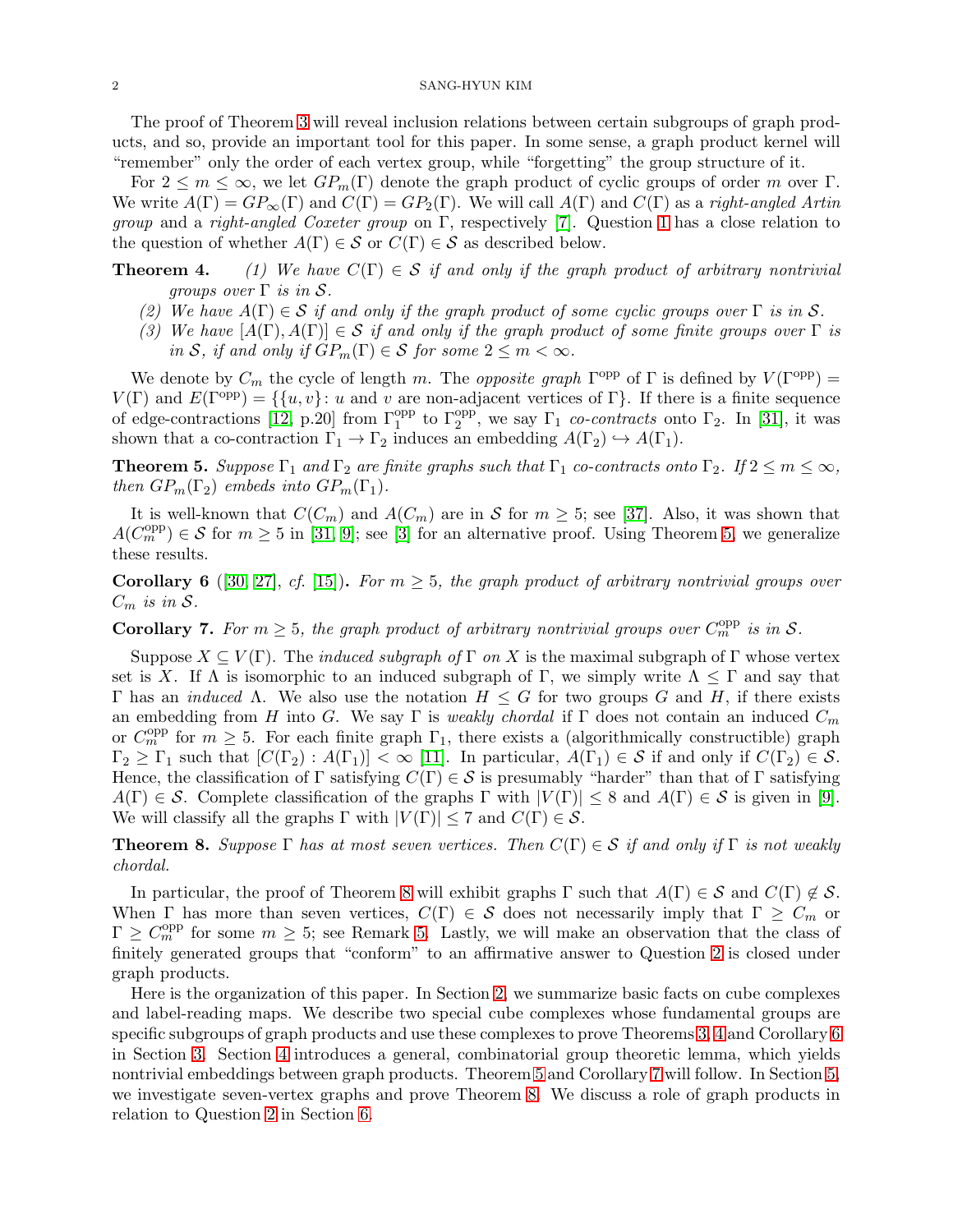- *Note on the literature.* (1) Haglund has shown that a graph product of *finite* groups is virtually cocompact special [\[23\]](#page-13-15) by considering a certain cube complex for its graph product kernel; see also [\[8\]](#page-13-16). The cube complex discussed in Section [3](#page-3-0) is not a generalized version of his complex.
	- (2) While it is unknown whether Coxeter groups are virtually *cocompact* special, they are virtually special [\[25,](#page-13-6) Problem 9.2, Theorem 1.2]. This already implies that graph products of finite or cyclic groups are virtually special, since these graph products embed into Coxeter groups. Note that for Coxeter groups, Question [2](#page-0-1) has an affirmative answer as well [\[18\]](#page-13-17).
	- (3) Holt and Rees constructed a complex Z for a graph product kernel of *cyclic* groups [\[27,](#page-13-12) Theorem 3.1. Their complex  $Z$  is different from ours in that  $Z$  is not cubical and not necessarily aspherical. Theorem 4 (1) can also be proved using the construction of Holt and Rees, combined with Droms' description of a complex for  $[C(\Gamma), C(\Gamma)]$ ; see [\[14\]](#page-13-18).
	- (4) Corollary [6](#page-1-2) was first proved in the author's Ph.D thesis [\[30,](#page-13-11) Theorem 3.6], but never published by the author. After that, the same result was proved again by Futer and Thomas (for  $m > 6$ ) [\[15,](#page-13-13) Corollary 1.3] and by Holt and Rees [\[27,](#page-13-12) Theorem 3.1].
	- (5) Theorem [5](#page-1-0) and Corollary [7](#page-1-3) were proved in the author's Ph.D thesis [\[30,](#page-13-11) Corollaries 4.11 and 4.12], but never published anywhere. We will give new accounts of these results.

The methods presented in this article do not depend on the above mentioned works.

<span id="page-2-0"></span>**Acknowledgement.** I am grateful to Andrew Casson for his guidance. I thank Frédéric Haglund for an inspirational conversation.

# 2. Preliminary on cube complexes and label-reading maps

2.1. Local isometries and special cube complexes. By a *cube complex*, we mean a CWcomplex obtained from unit Euclidean cubes of various dimensions by isometrically gluing some of the faces. A *flag complex* is a simplicial complex L such that each complete subgraph in  $L^{(1)}$  is the 1–skeleton of some simplex in L. We say a cube complex X is *nonpositively curved*, or simply *NPC*, if the link of each vertex is a flag complex; this is equivalent to saying that the piecewise Euclidean length metric induced on the universal cover of  $X$  is  $CAT(0)$  [\[21\]](#page-13-0).

We denote by  $X_{\Gamma}$  the *Salvetti complex* of  $A(\Gamma)$  [\[7\]](#page-13-7). This means that  $X_{\Gamma}^{(2)}$  $\Gamma$ <sup>(2)</sup> is the presentation 2-complex of  $\tilde{A(\Gamma)}$ , and for each maximal complete subgraph K of  $\Gamma$  with k vertices, a k-torus T is glued to  $X_{\Gamma}^{(2)}$  $\Gamma$ <sup>(2)</sup> so that the 1–skeleton of T is the bouquet of the circles corresponding to the vertices of K. Note that  $X_{\Gamma}$  is an NPC cube complex such that  $\pi_1(X_{\Gamma}) \cong A(\Gamma)$ ; see [\[7\]](#page-13-7).

If X is a cube complex and v is a vertex of X, we denote the link of X at v by  $Lk(X; v)$ . Let us consider a combinatorial map  $f : X \to Y$  between cube complexes X and Y. The map f induces a simplicial map  $Lk(f; v)$  between  $Lk(X; v)$  and  $Lk(Y; f(v))$  for each vertex v of X. Following [\[6\]](#page-12-3), we call f as a *local isometry* if

- (i) Lk $(f; v)$  is injective, and
- (ii) the image of  $Lk(f; v)$  is a full subcomplex of  $Lk(Y; f(v))$ .

**Lemma 9** ([\[6,](#page-12-3) [10,](#page-13-19) [4\]](#page-12-4)). *Suppose* X and Y are cube complexes and  $f: X \to Y$  is a combinatorial *map.* If Y *is NPC and* f *is a local isometry, then* X *is also NPC and* f *is*  $\pi_1$ *-injective.* 

- **Definition 10** ([\[24,](#page-13-5) [25\]](#page-13-6)). (1) A cube complex X is called *special* if X combinatorially maps to a Salvetti complex by a local isometry.
	- (2) A group G is *special* if  $G \cong \pi_1(X)$  for some special cube complex X. Furthermore, if X can be chosen to be compact, then we say G is *cocompact special*.

We remark that Definition 10 (1) is different from, but equivalent to, the original definition in [\[24\]](#page-13-5); see [\[25,](#page-13-6) Proposition 3.2]. For a group theoretic property P, we say a group G is *virtually* P if a finite-index subgroup of  $G$  is  $P$ . Virtually special groups are of particular interest in 3–manifold theory [\[1\]](#page-12-5).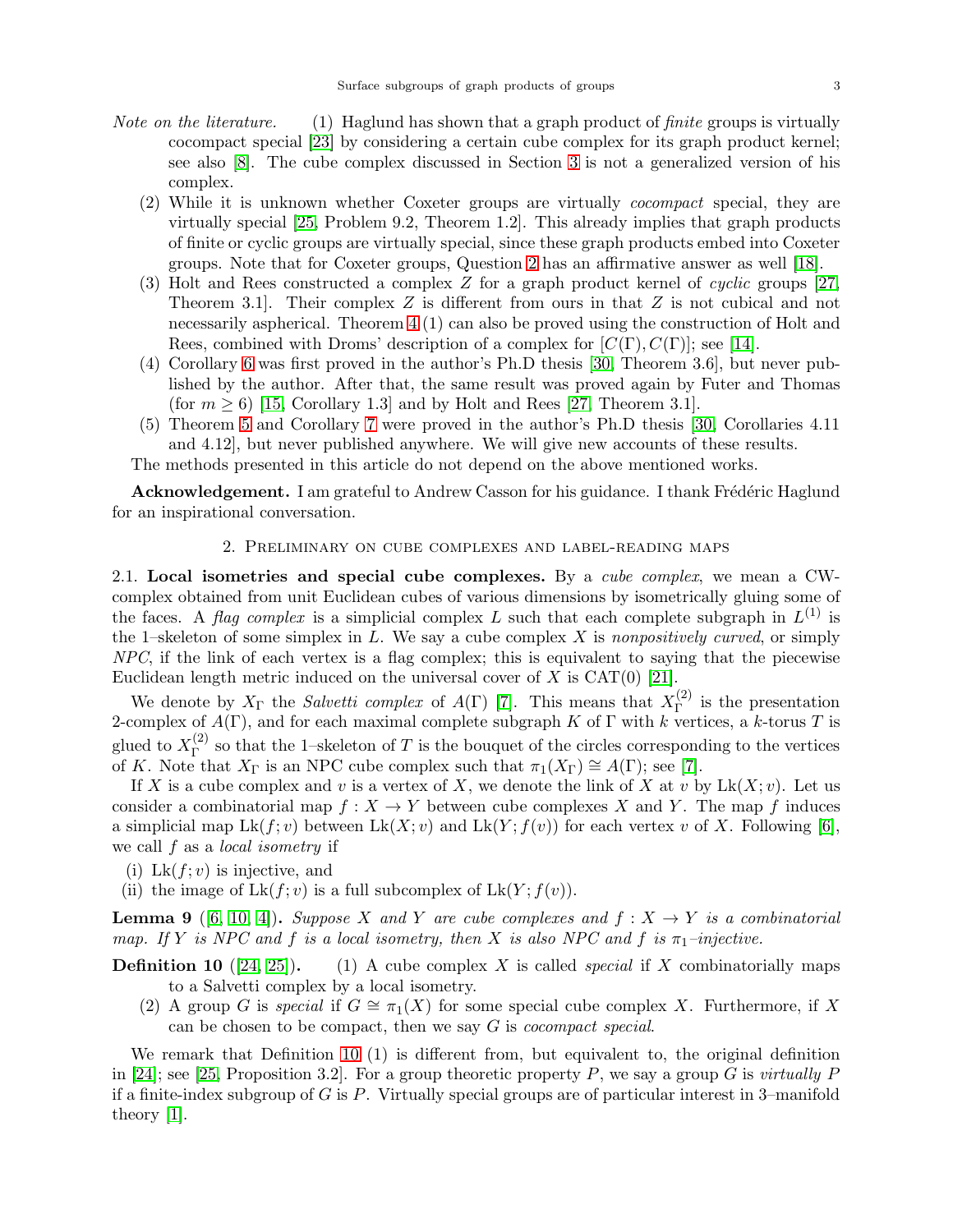2.2. Label-reading maps. By a *curve* on a surface, we will mean a simple closed curve or a properly embedded arc. Let S be a compact surface possibly with boundary. Suppose  $\mathcal V$  is a finite set of transversely intersecting curves on S and  $\lambda: V \to V(\Gamma)$  is a map such that two curves  $\alpha$  and  $\beta$ in V are intersecting only if  $\{\lambda(\alpha), \lambda(\beta)\}\in E(\Gamma)$ . Following [\[10\]](#page-13-19), we say that  $(\mathcal{V}, \lambda)$  is a *label-reading pair* on S with the *underlying graph* Γ; and for each  $\alpha \in V$ , we call  $\lambda(\alpha)$  as the *label* of  $\alpha$ . If an arc  $\alpha$  is labeled by  $a \in V(\Gamma)$ , we say  $\alpha$  is an  $a$ –arc. For each oriented path  $\gamma$  transverse to V, we follow  $\gamma$  and read off the labels of the curves in V that intersect  $\gamma$ . The word  $w(\gamma)$  thus obtained will be called the *label-reading* of  $\gamma$  with respect to  $(\mathcal{V}, \lambda)$ . The word  $w(\gamma)$  represents an element of  $C(\Gamma)$ . If there exists a group homomorphism  $\phi \colon \pi_1(S) \to C(\Gamma)$  satisfying that  $\phi([\gamma]) = w(\gamma)$  for each  $[\gamma] \in \pi_1(S)$ , we call  $\phi$  as a *label-reading map* with respect to  $(\mathcal{V}, \lambda)$ .

Recall that a word w representing an element in C(Γ) is *reduced* if no shorter word represents the same element. It is *cyclically reduced* if w and each of its cyclic conjugations are reduced. If a curve  $\gamma$  on a compact surface S is homotopic to a subset of  $\partial S$  by a homotopy fixing  $\partial \gamma$ , then we say  $\gamma$  is *homotopic into*  $\partial S$ .

Crisp and Wiest proved that the fundamental group of a closed hyperbolic surface S embeds into some right-angled Artin group if and only if  $\chi(S) \neq -1$  [\[10\]](#page-13-19). A critical tool for the proof was the realization of an arbitrary group homomorphism  $\phi: \pi_1(S) \to A(\Gamma)$  as a label-reading map (using  $A(\Gamma)$  instead of  $C(\Gamma)$ ). The following is a simple variation of the results in [\[10\]](#page-13-19) combined with [\[32\]](#page-13-20).

<span id="page-3-1"></span>Theorem 11 ([\[10,](#page-13-19) [32\]](#page-13-20)). *Let* S *be a compact surface.*

- *(1) Suppose* (V, λ) *is a label-reading pair on* S *with the underlying graph* Γ*. Then for each choice of the base point of* S, there uniquely exists a label-reading map  $\phi$ :  $\pi_1(S) \to C(\Gamma)$ *with respect to*  $(\mathcal{V}, \lambda)$ *.*
- (2) Conversely, every group homomorphism  $\phi \colon \pi_1(S) \to C(\Gamma)$  can be realized as a label-reading *map with respect to some label-reading pair*  $(\mathcal{V}, \lambda)$  *that has the underlying graph*  $\Gamma$ *.*
- (3) Possibly after composing  $\phi$  with an inner automorphism of  $C(\Gamma)$ , we can choose  $(\mathcal{V}, \lambda)$  in *(2) further satisfying the following:*
	- (i) *curves in* V *are minimally intersecting;*
	- (ii) *curves in*  $V$  *are neither null-homotopic nor homotopic into*  $\partial S$ ;
	- (iii) *for each component*  $\partial_i S$  *of*  $\partial S$ *, the label-reading*  $w(\partial_i S)$  *is cyclically reduced.*

*Proof.* (1) and (2) are proved in [\[10\]](#page-13-19) for right-angled Artin groups. The proofs for right-angled Coxeter groups are very similar, except that we now allow  $\mathcal V$  to contain orientation-reversing closed curves and also that curves in  $V$  are *not* assigned with transverse orientations. (3) is obtained by lexicographically minimizing the complexity  $(|(\cup \mathcal{V}) \cap \partial S|, |\mathcal{V}|, \sum_{\alpha \neq \beta \in \mathcal{V}} |\alpha \cap \beta|)$ , possibly after changing  $\phi$  by Inn( $C(\Gamma)$ ); see [\[10\]](#page-13-19) and [\[32\]](#page-13-20) for discussion on the same technique.

### 3. Special cube complexes for certain subgroups of graph products

<span id="page-3-0"></span>In this section, we write  $V(\Gamma) = \{1, 2, ..., n\}$  and assume  $\mathcal{G} = \{G_1, G_2, ..., G_n\}$  is a collection of groups indexed by  $V(\Gamma)$ . Choose k such that  $|G_i|$  is finite if and only if  $1 \leq i \leq k$ . Set  $p_i\colon GP(\Gamma,\mathcal{G})\to G_i$  to be the natural projection map for  $i=1,2,\ldots,n.$  Recall that we have defined the *graph product kernel* as  $KP_0(\Gamma,\mathcal{G}) = \cap_{1 \leq i \leq n} \ker p_i$ . We also define  $KP_f(\Gamma,\mathcal{G}) = \cap_{1 \leq i \leq k} \ker p_i$ . Note that  $KP_0(\Gamma,\mathcal{G}) \leq KP_f(\Gamma,\mathcal{G}) \leq GP(\overline{\Gamma},\mathcal{G})$  and that  $GP(\Gamma,\mathcal{G})/KP_f(\Gamma,\mathcal{G}) \cong \prod_{1 \leq i \leq k}^{-1} G_i$  is finite. If all the groups in G are abelian,  $KP_0(\Gamma,\mathcal{G})$  is the commutator subgroup of  $GP(\Gamma,\mathcal{G})$ .

Let us regard  $\mathbb{R}^n$  as a cube complex whose vertices are the lattice points and whose 1-skeleton consists of the grid lines. We set  $e_i$  to be the *i*-th standard basis vector. Following [\[37\]](#page-14-0),  $Y_{\Gamma} \leq \mathbb{R}^n$ is defined to be the lift of  $X_{\Gamma} \subseteq (S^1)^n$  with respect to the covering  $\mathbb{R}^n \to (S^1)^n$ . Concretely,  $(Y_{\Gamma})^{(1)} = (\mathbb{R}^n)^{(1)}$  and for each complete subgraph of  $\Gamma$  having the vertex set  $\{i_1, \ldots, i_k\}$ , the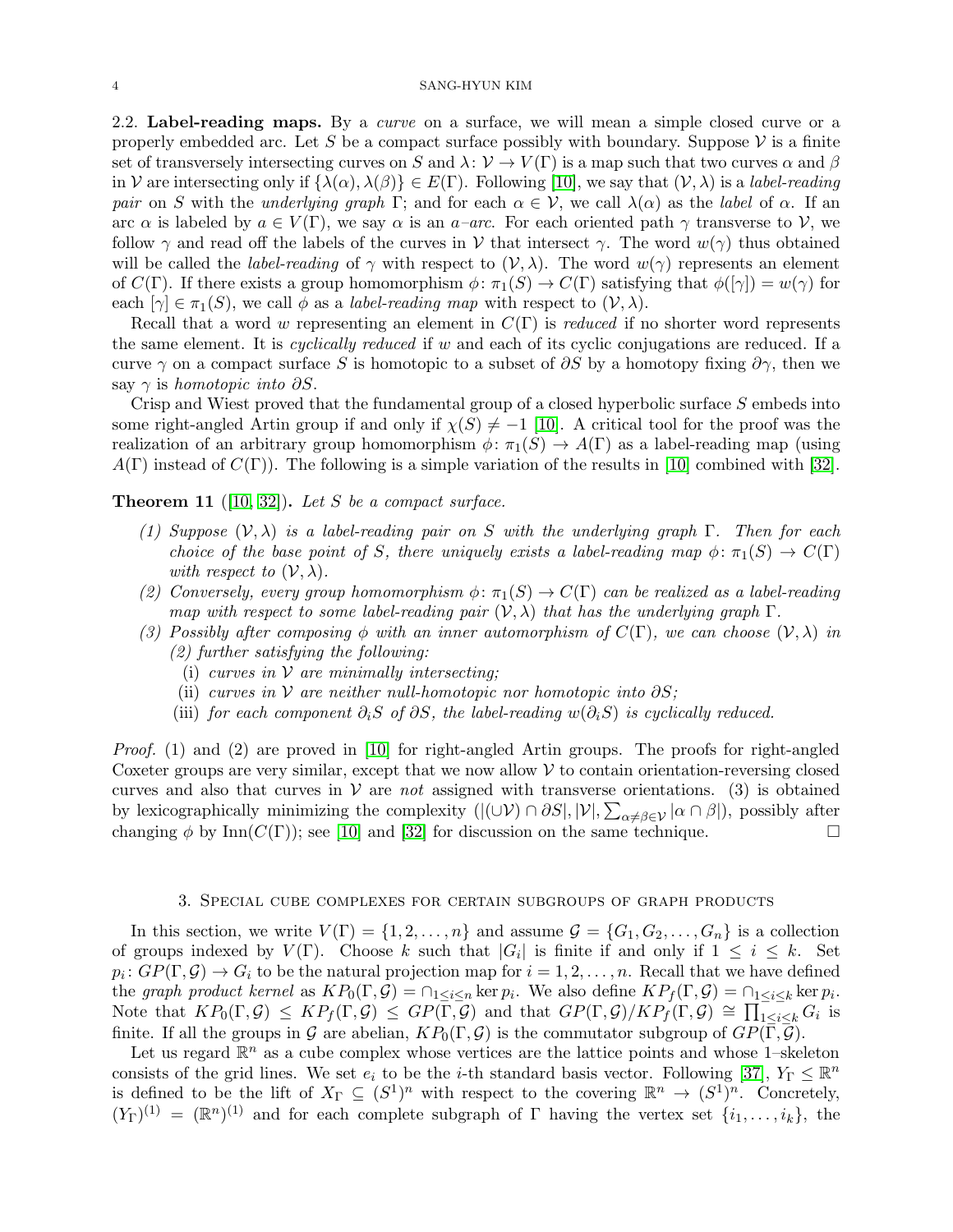following collection of the unit k–cubes is contained in  $Y_{\Gamma}$ :

$$
\left\{\sum_{j=1}^k t_j e_{i_j} : t_j \in [0,1]\right\} + \mathbb{Z}^n.
$$

We define  $Z_0(\Gamma, \mathcal{G}) = Y_{\Gamma} \cap \left( \prod_{i=1}^k [0, |G_i| - 1] \times \mathbb{R}^{n-k} \right) \subseteq \mathbb{R}^n$ . We let  $Z_{\Gamma}$  denote the preimage of  $X_{\Gamma} \subseteq (S^1)^n$  with respect to the covering  $\mathbb{R}^k \times (S^1)^{n-k} \to (S^1)^n$  and put  $Z_f(\Gamma, \mathcal{G}) = Z_{\Gamma} \cap$  $\left( \prod_{i=1}^{k} [0, |G_i| - 1] \times (S^1)^{n-k} \right)$ . See Figure [1.](#page-4-0)

<span id="page-4-0"></span>

Figure 1. Cube complexes in Theorem 12. The horizontal maps are inclusions and the vertical maps are coverings.

It is well-known that  $\pi_1(Y_\Gamma) = [A(\Gamma), A(\Gamma)]$  and that  $\pi_1(Y_\Gamma \cap [0, 1]^n) \cong [C(\Gamma), C(\Gamma)];$  see [\[37,](#page-14-0) [14\]](#page-13-18). We generalize these observations as follows.

**Theorem 12.** *(1) If G consists of countable groups, then*  $\pi_1(Z_0(\Gamma, \mathcal{G})) \cong KP_0(\Gamma, \mathcal{G})$ .  $(2)$  *If* G *consists of finite or cyclic groups, then*  $\pi_1(Z_f(\Gamma, \mathcal{G})) \cong KP_f(\Gamma, \mathcal{G})$ *.* 

*Proof.* (1) We use the notation described so far in this section. Choose the origin  $O \in \mathbb{R}^n$  as the base point. Let  $q_j: \mathbb{R}^n \to \mathbb{R}$  denotes the natural projection onto the j-th component. Enumerate  $G_j = \{g_0^{(j)} = 1, g_1^{(j)}\}$  $\mathfrak{g}_1^{(j)},\mathfrak{g}_2^{(j)}$  $\binom{j}{2},\ldots,g^{(j)}_{|G\rangle}$  $|G_{|G_j|-1}^{(j)}\}$  for each  $j \leq k$ , and  $G_j = \{ \ldots, g_{-1}^{(j)}\}$  $\binom{(j)}{-1}, g_0^{(j)} = 1, g_1^{(j)}$  $\{1^{(j)}, \ldots\}$  for each  $j > k$ . We let H be the homotopy classes of the edge-paths in  $Z_0(\Gamma, \mathcal{G})$  starting from O.

We will first define a map  $\Phi: \mathcal{H} \to GP(\Gamma, \mathcal{G})$ . Let us consider an edge-path  $\gamma: [0, l] \to Z_0(\Gamma, \mathcal{G})$ such that  $\gamma(0) = O$  and  $\gamma^{-1}(\mathbb{Z}^n \cap Z_0(\Gamma, \mathcal{G})) = \mathbb{Z} \cap [0, l]$ . For each  $i = 1, 2, \ldots, l$ , there uniquely exists j such that  $\gamma[i, i + 1]$  is parallel to  $\mathbb{R}e_j$ ; then we put  $k = q_j \circ \gamma(i), k' = q_j \circ \gamma(i + 1)$  and  $x_i = (g_k^{(j)})$  $\binom{(j)}{k}$ <sup>-1</sup> $g^{(j)}_{k'}$  $\chi^{(j)}_{k'} \in G_j$ . Note that  $|k - k'| = 1$ . If  $\gamma[i, i + 1]$  and  $\gamma[i + 1, i + 2]$  span a 2-cell in  $Z_0(\Gamma, \mathcal{G})$ , then the groups containing  $x_i$  and  $x_{i+1}$  commute; that is,  $x_i x_{i+1} = x_{i+1} x_i$ . So we can define a map  $\Phi \colon \mathcal{H} \to GP(\Gamma, \mathcal{G})$  by setting  $\Phi([\gamma]) = x_1 x_2 \cdots x_l$ .

Conversely, suppose  $1 \neq g \in GP(\Gamma, \mathcal{G})$  is given. The normal form theorem for graph products [\[20,](#page-13-21) [28\]](#page-13-22) implies that we can write  $g = g_{k_1}^{(j_1)}$  $\genfrac{(}{)}{0pt}{}{(j_1)}{k_1}g_{k_2}^{(j_2)}$  $\frac{(j_2)}{k_2}\cdots\frac{(j_l)}{k_l}$  $\chi_{kl}^{(Jl)}$  such that:

(i)  $k_i \neq 0$  for each  $i = 1, 2, ..., l;$ 

(ii)  $j_i \neq j_{i+1}$  for each  $i = 1, 2, \ldots, l - 1;$ 

(iii) if  $j_i = j_{i'}$  for some  $i < i'$ , then there exists  $i < i'' < i'$  such that  $\{j_i, j_{i''}\} = \{j_{i'}, j_{i''}\} \notin E(\Gamma)$ . Let us fix  $i \in \{1, 2, ..., l\}$  and put  $j = j_i$ . There exist k and k' such that

$$
g_k^{(j)} = \prod_{1 \le t < i \text{ and } j_t = j} g_{k_t}^{(j)} \quad \text{ and } \quad g_{k'}^{(j)} = \prod_{1 \le t \le i \text{ and } j_t = j} g_{k_t}^{(j)} = g_k^{(j)} g_{k_i}^{(j)}.
$$

We inductively define  $\gamma_i$  to be the edge-path in  $\mathbb{R}^n$  starting from the end point of  $\gamma_{i-1}$  and changing only its j-th coordinate from k to k'. We set O as the initial point of  $\gamma_1$ . By defining  $\Psi(g)$  =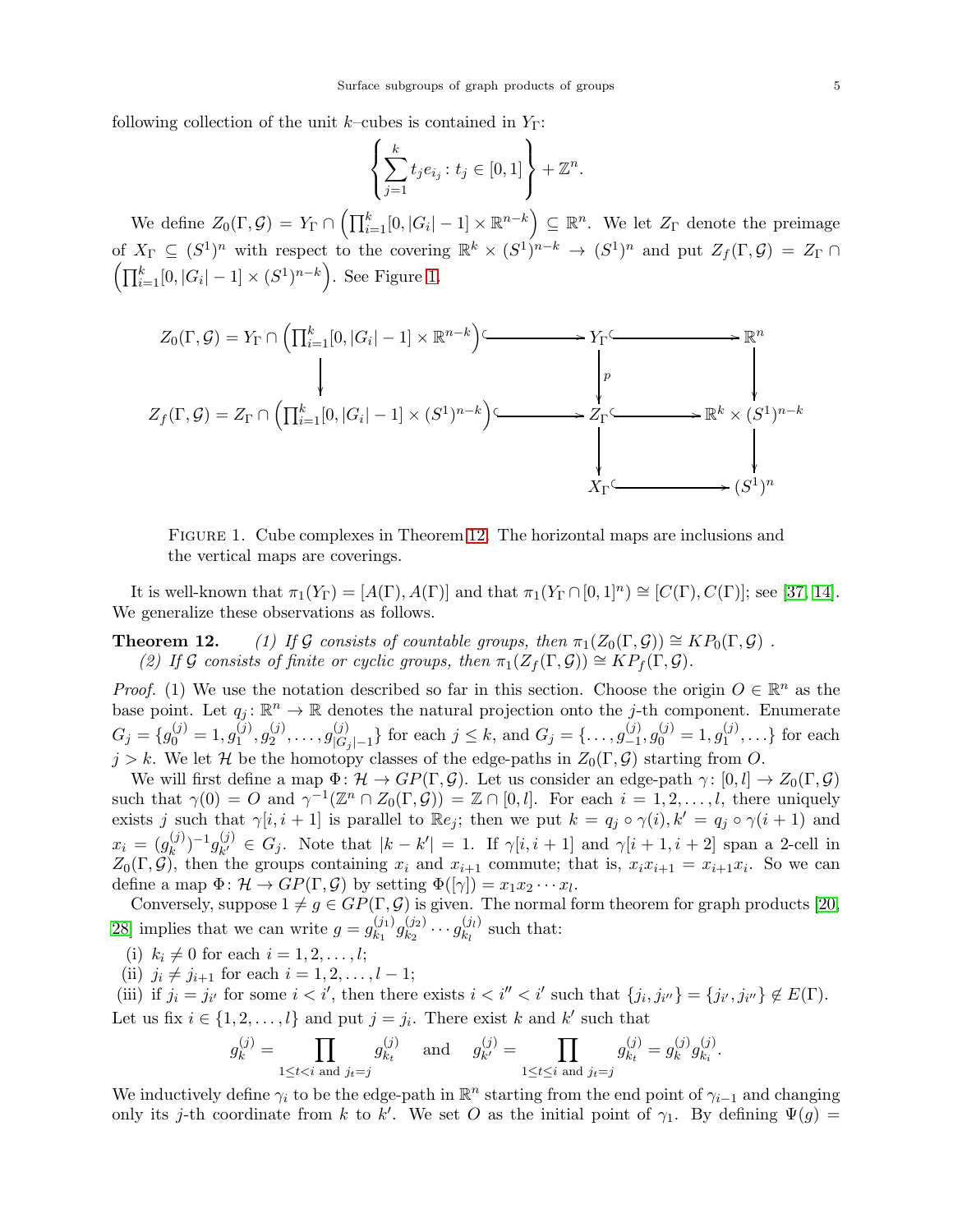$[\gamma_1\gamma_2\cdots\gamma_l]$ , we have a map  $\Psi\colon GP(\Gamma,\mathcal{G})\to\mathcal{H}$ . Note that  $\Psi$  is well-defined since two normal forms differ only by a finite sequence of swapping certain consecutive terms, which can also be realized as a homotopy in  $Z_0(\Gamma, \mathcal{G})$ . It is clear that  $\Psi$  is the (set-theoretic) inverse of  $\Phi$ .

Now if  $1 \neq g \in KP_0(\Gamma, \mathcal{G})$ , then we further have:

(iv)  $\prod_{1 \leq t \leq l \text{ and } j_t = j} g_{k_t}^{(j)}$  $\sum_{k=1}^{(j)}$  is trivial in  $G_j$  for each  $j=1,2,\ldots,n$ .

It is clear that  $\Psi$  restricts to a group isomorphism from  $KP_0(\Gamma, \mathcal{G})$  onto  $\pi_1(Z_0(\Gamma, \mathcal{G}))$ .

(2) In the case when  $1 \neq g \in KP_f(\Gamma, \mathcal{G})$ , we have the following condition instead of (iv) above:

(iv)'  $\prod_{1 \leq t \leq l \text{ and } j_t = j} g_{k_t}^{(j)}$  $\sum_{k=1}^{(j)}$  is trivial in  $G_j$  for each  $j=1,2,\ldots,k$ .

Hence, the covering  $Y_{\Gamma} \to Z_{\Gamma}$  projects  $\Psi(g)$  to a homotopy class of a loop in  $Z_f(\Gamma, \mathcal{G})$ . We can check that the restriction of  $\psi$  onto  $KP_f(\Gamma,\mathcal{G})$  is a group isomorphism onto  $\pi_1(Z_f(\Gamma,\mathcal{G}))$ .

*Remark.* The  $H$  in the above proof depends only on the orders of the groups in  $G$ . Hence,  $\Phi$ determines a bijection between  $GP(\Gamma, \{ \mathbb{Z}_{|G_i|}: i = 1, 2, ..., n \})$  and  $GP(\Gamma, \mathcal{G})$ . In particular, if all the groups in G are infinite, then  $\Phi$  induces a bijection between  $A(\Gamma)$  and  $GP(\Gamma, \mathcal{G})$ .

<span id="page-5-1"></span><span id="page-5-0"></span>*Example* 13. Let us consider  $G = (\mathbb{Z}_3 * \mathbb{Z}_4) \times \mathbb{Z}$ , which is regarded as the graph product in Figure [2](#page-5-0) (a). Then  $KP_0(\Gamma,\mathcal{G})=[G,G]$  since the vertex groups are abelian. Also,  $KP_f(\Gamma,\mathcal{G})=[\mathbb{Z}_3*\mathbb{Z}_4,\mathbb{Z}_3*$  $\mathbb{Z}_4]\times\mathbb{Z}$  is a subgroup of G with index  $|\mathbb{Z}_3|\cdot|\mathbb{Z}_4|=12$ . If  $\Lambda$  is the graph shown in Figure [2](#page-5-0) (b), then we have  $Z_0(\Gamma, \mathcal{G}) = \Lambda \times \mathbb{R}$  and  $Z_f(\Gamma, \mathcal{G}) = \Lambda \times S^1$ .



Figure 2. Example [13.](#page-5-1)

*Proof of Theorem 3.* Let us use the notations in the proof of Theorem 12. Note that the compositions  $Z_0(\Gamma, \mathcal{G}) \hookrightarrow Y_{\Gamma} \to X_{\Gamma}$  and  $Z_f(\Gamma, \mathcal{G}) \hookrightarrow Z_{\Gamma} \to X_{\Gamma}$  are local isometries, and that  $Z_f(\Gamma, \mathcal{G})$  is compact. Moreover,  $[GP(\Gamma, \mathcal{G}) : KP_f(\Gamma, \mathcal{G})] = \prod_{i=1}^k |G_i|$  is finite.

If  $C \subseteq D$  are (possibly infinite) rectangular boxes in  $\mathbb{R}^n$  whose vertices are lattice points, then the inclusion  $Y_{\Gamma} \cap C \hookrightarrow Y_{\Gamma} \cap D$  is a local isometry. We note two immediate corollaries of Theorem 12.

**Corollary 14.** *(1) The graph product kernel of countable groups embeds into*  $[A(\Gamma), A(\Gamma)]$ *. (2) The graph product of finite or cyclic groups virtually embeds into* A(Γ)*.*

<span id="page-5-2"></span>**Corollary 15.** Let  $\mathcal{G} = \{G_v : v \in V(\Gamma) \}$  and  $\mathcal{G}' = \{G'_v : v \in V(\Gamma) \}$  be collection of countable *groups.*

- *(1)* If  $|G_v| \leq |G'_v| \leq \infty$  *for each vertex v, then*  $KP_0(\Gamma, \mathcal{G})$  *embeds into*  $KP_0(\Gamma, \mathcal{G}')$ *. If we*  $further assume that  $G$  and  $G'$  consist of finite or cyclic groups, then  $KP_f(\Gamma, G)$  embeds into$  $KP_f(\Gamma, \mathcal{G}').$
- (2) If  $|\mathring{G}_v| = |G'_v| \leq \infty$  for each vertex v, then  $KP_0(\Gamma, \mathcal{G}) \cong KP_0(\Gamma, \mathcal{G}')$ .

<span id="page-5-3"></span>**Lemma 16.** Each finitely generated subgroup of  $[A(\Gamma), A(\Gamma)]$  embeds into  $[GP_m(\Gamma), GP_m(\Gamma)]$  for *some*  $2 \leq m < \infty$ *.* 

*Proof.* Let H be a finitely generated subgroup of  $[A(\Gamma), A(\Gamma)]$  and B be the union of edge-paths in Y<sub>Γ</sub> that correspond to the generators of H. For  $n = |V(\Gamma)|$ , there exists  $2 \le m < \infty$  such that B is contained in  $[0, m-1]^n$ . Then  $H \to [A(\Gamma), A(\Gamma)]$  factors as  $H \to \pi_1(Y_{\Gamma} \cap [0, m-1]^n) =$  $[GP_m(\Gamma), GP_m(\Gamma)] \rightarrow \pi_1(Y_{\Gamma}) = [A(\Gamma), A(\Gamma)].$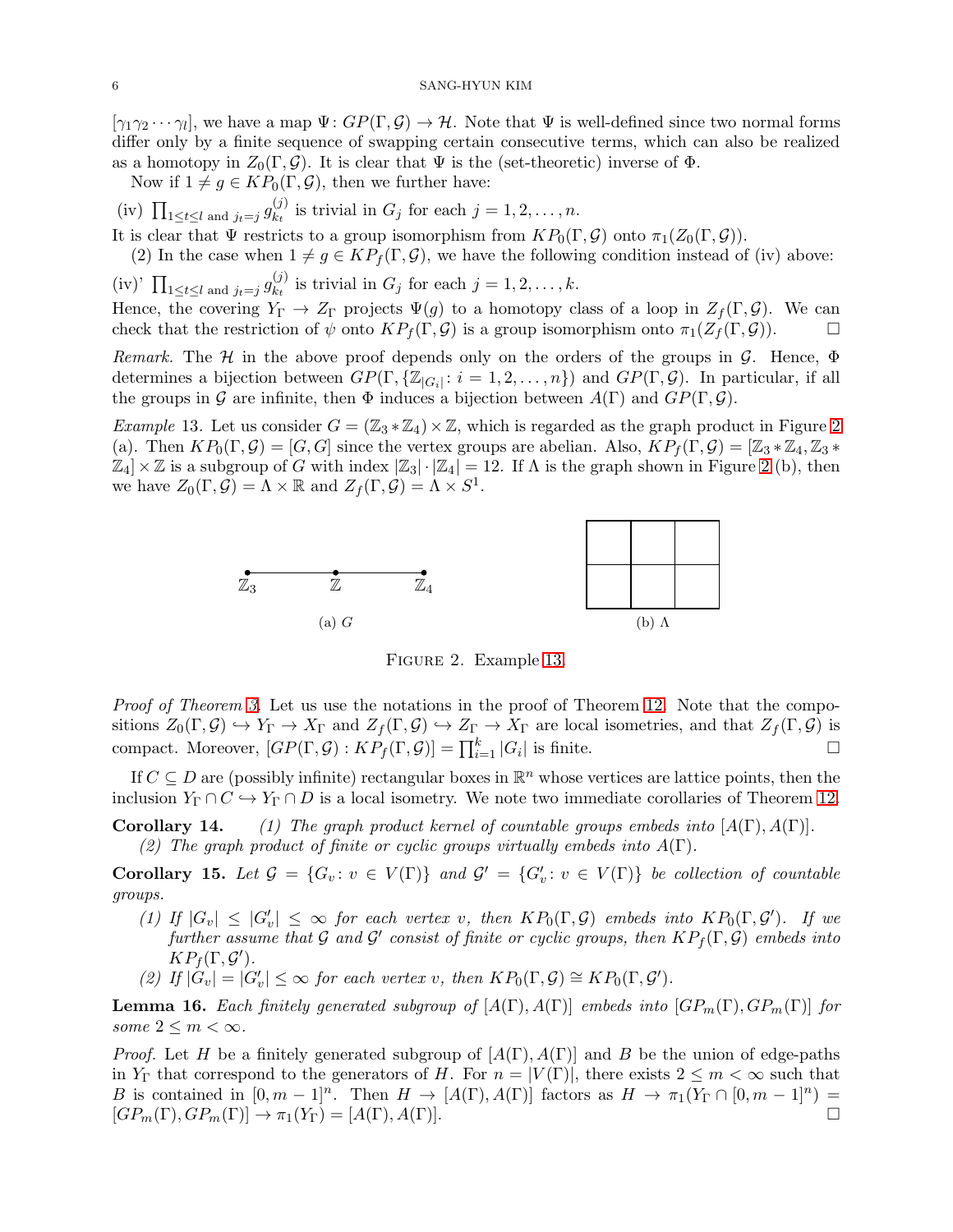*Proof of Theorem 4.* For each of (1) and (2), only one direction of the assertion is not obvious. We will follow the notations in the proof of Theorem 12.

(1) Suppose  $C(\Gamma) \in \mathcal{S}$ . If G consists of nontrivial groups, Corollary [15](#page-5-2) implies that  $[C(\Gamma), C(\Gamma)]$ embeds into  $KP_0(\Gamma,\mathcal{G})$ . Note that  $[C(\Gamma),C(\Gamma)]$  is in S since  $[C(\Gamma):[C(\Gamma),C(\Gamma)]] < \infty$ .

(2) Suppose G consists of cyclic groups and  $GP(\Gamma, \mathcal{G}) \in \mathcal{S}$ . Then  $KP_f(\Gamma, \mathcal{G})$  is in S since it is a finite-index subgroup of  $GP(\Gamma, \mathcal{G})$ . The conclusion follows since  $KP_f(\Gamma, \mathcal{G}) \leq \pi_1(Z_{\Gamma}) \leq A(\Gamma)$ .

(3) By Lemma [16,](#page-5-3)  $[A(\Gamma), A(\Gamma)] \in S$  if and only if  $GP_m(\Gamma) \in S$  for sufficiently large m. Also note that if G consists of finite groups, then  $KP_0(\Gamma,\mathcal{G})$  embeds into  $GP_m(\Gamma)$  for sufficiently large m.  $\Box$ 

<span id="page-6-0"></span>*Proof of Corollary* [6](#page-1-2) (1). Since  $C(C_m)$  is a cocompact Fuchsian group, it contains a hyperbolic surface group. Apply Theorem 4 (1).

### 4. Doubles and co-contractions

Suppose A and B are groups. For an isomorphism  $\psi: C \to D$  where  $C \leq A$  and  $D \leq B$ , we let  $A *_\psi B$  denote the free product of A and B amalgamated along  $\psi$ . If  $\psi: C \to C'$  is an isomorphism for some  $C, C' \leq A$ , then the HNN extension of A along  $\psi$  is denoted as  $A*_\psi$ .

<span id="page-6-1"></span>**Lemma 17.** *Suppose* G *is a group,*  $\psi: H \to H$  *is an isomorphism for some*  $H \leq G$  *and*  $2 \leq k < \infty$ *. Let*  $G_k = G *_{\psi} \cdots *_{\psi} G$  *where there are* k *copies of* G. We denote the stable generator of  $G *_{\psi}$  by t. (1) The group  $G_k$  embeds into  $G *_{\psi} / \langle \langle t^k \rangle \rangle$  as a subgroup of index k.

(2) The group  $G *_{\psi} / \langle \langle t^k \rangle \rangle$  virtually embeds into  $G *_{\psi}$ .

*Proof.* Let  $L_k = G_k *_{\psi}$ , whose stable generator is denoted by s. The groups in the first line of Figure [3](#page-7-1) are illustrated as graphs of groups, where each vertex corresponds to G and each directed edge corresponds to  $\psi: H \to H$ ; (b) shows the case when  $k = 5$  as an example. The number  $1 \times k$  in (e) means that  $G *_{\psi}/\langle\langle t^k \rangle\rangle$  is obtained from  $G *_{\psi}$  by gluing (to a classifying space of  $G *_{\psi} D^2$  such that  $[\partial D^2]$  and  $t^k$  are identified. Similarly,  $G_k \cong L_k/\langle\langle s \rangle\rangle$  in (d) is obtained from  $L_k$  by attaching k copies of  $D^2$ , whose boundary curves are all identified with s; this is described as  $k \times 1$ . The figure shows a commutative diagram, where  $p_1$  and  $p_2$  are induced by covering maps. Now for (1), note that  $p_2$  is injective. (2) follows from that  $G_k$  embeds into  $L_k$  and that  $p_1$  is injective.

The following is a special case of Lemma [17](#page-6-1) (2).

Corollary 18. *Let* G *and* K *be graph products of groups such that* K *is obtained from* G *by replacing a finite cyclic vertex group of* G *by* Z*. Then* G *virtually embeds into* K*.*

- *Example* 19. (1) Consider the graph product G shown in Figure [2](#page-5-0) (a). Suppose K is obtained from G by substituting  $\mathbb Z$  for  $\mathbb Z_4$ . Then G virtually embeds into K.
	- (2) We can apply Lemma [17](#page-6-1) (2) repeatedly to see that  $C(\Gamma)$  virtually embeds into  $A(\Gamma)$ . This also follows from the well-known fact that  $[C(\Gamma), C(\Gamma)] \leq [A(\Gamma), A(\Gamma)]$ ; see [\[14\]](#page-13-18).

We let  $G *_{H} G$  denote the free product of two copies of G amalgamated along  $id_{H}$ . The HNN extension of G along  $id_H$  is denoted as  $G*_H$ .

**Lemma 20.** Let G be a group,  $H \leq G$  and  $k \in \mathbb{Z} \setminus \{1, -1\}$ . Then  $G *_H G$  embeds into  $G *_H / \langle \langle t^k \rangle \rangle$ .

*Proof.* The case when  $k \neq 0$  follows from Lemma [17](#page-6-1) (1). For  $k = 0$ , consider the first line of Figure [3.](#page-7-1) We remark that  $k = 0$  case is already well-known; see [\[35,](#page-13-23) p.187].

Let us consider a graph isomorphism  $\mu: \Gamma \to \Gamma'$ . Fix a vertex  $t \in V(\Gamma)$  and put  $\Lambda$  the subgraph of Γ induced by Lk(t). Define Γ'' as the graph obtained from the union of  $\Gamma \setminus \text{St}(t)$  and  $\Gamma' \setminus \text{St}(\mu(t))$ after identifying  $\Lambda$  and  $\mu(\Lambda)$  by  $\mu$ . Here,  $St(v)$  denotes the open star of a vertex v. We call  $\Gamma''$  as the *double of*  $\Gamma \setminus \text{St}(t)$  *along the link of t*. There is a natural projection map  $\rho : \Gamma'' \to \Gamma \setminus \text{St}(t)$ .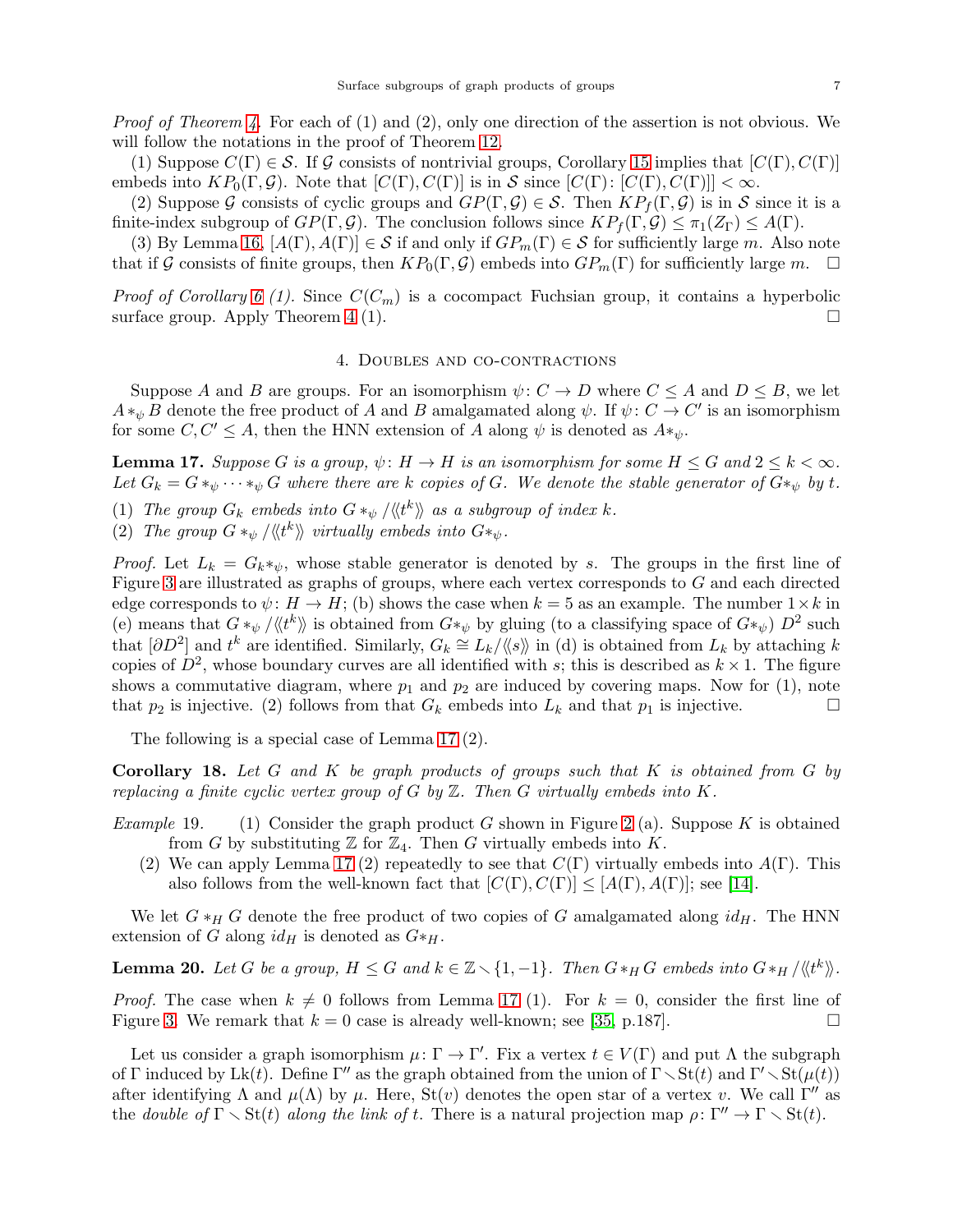<span id="page-7-1"></span>

Figure 3. Lemma [17](#page-6-1) and [21.](#page-7-2)

<span id="page-7-2"></span>**Lemma 21.** If  $\mathcal{G} = \{G_v : v \in V(\Gamma)\}\$  *is a collection of nontrivial groups and*  $\Gamma''$  *is the double of*  $\Gamma \setminus \text{St}(t)$  along the link of t, then there is an embedding from  $GP(\Gamma'', \{G_{\rho(u)}: u \in V(\Gamma'')\})$  into  $GP(\Gamma, \mathcal{G})$ *.* 

*Proof.* Since  $G_t$  contains a nontrivial cyclic subgroup, we may assume  $G_t = \mathbb{Z}/k\mathbb{Z}$  for some  $2 \leq$  $k < \infty$  or  $k = 0$ . Put  $G = GP(\Gamma \setminus \text{St}(t), \mathcal{G} \setminus \{G_t\})$  and  $H = \langle G_v : v \in \text{Lk}(t) \} \rangle \leq G$ . Then we have  $GP(\Gamma, \mathcal{G}) = G *_{H} / \langle \langle t^k \rangle \rangle$  and Lemma [21](#page-7-2) applies.

For  $e \in E(\Gamma)$ , we let  $\Gamma/e$  denote the contraction of e [\[12,](#page-13-8) p.20].

<span id="page-7-3"></span>**Corollary 22.** Suppose  $e = \{x, t\}$  is an edge of  $\Gamma^{\text{opp}}$ . We put  $\Gamma^{\text{opp}}_0 = \Gamma^{\text{opp}}/e$  and denote by  $y \in V(\Gamma_0) = V(\Gamma_0^{\text{opp}})$  the contracted vertex of e. If  $\mathcal{G} = \{G_v : v \in V(\Gamma)\}\$  is a collection of nontrivial *groups and*  $G_y = G_x$ , then  $GP(\Gamma_0, (G \setminus \{G_x, G_t\}) \cup \{G_y\})$  *embeds into*  $GP(\Gamma, \mathcal{G})$ *.* 

*Proof.* As in Figure [4](#page-8-0) (a), we partition  $V(\Gamma) \setminus \{x, t\}$  into  $P, Q, R, S$  where  $P = Lk(x) \cap Lk(t), Q =$  $Lk(t) \setminus Lk(x), R = Lk(x) \setminus Lk(t)$  and  $S = V(\Gamma) \setminus (P \cup Q \cup R \cup \{x, t\})$ . Let  $\Gamma_1$  be the double of  $\Gamma \setminus \text{St}(t)$  along the link of t as shown in Figure [4](#page-8-0) (c); we write  $R', S'$  and  $x'$  for the copies of R, S and x. Figure [4](#page-8-0) (b) shows that  $\Gamma_0$  is isomorphic to the subgraph of  $\Gamma_1$  induced by  $P\cup Q\cup \overline{R}\cup S\cup \{x'\}$ .  $\Box$ 

Theorem [5](#page-1-0) now follows from Corollary [22.](#page-7-3) Since there is a finite sequence of edge-contractions from  $C_m$  onto  $C_5$  for each  $m \geq 5$ , we have an embedding from  $C(C_5) \cong C(C_5^{\text{opp}})$  $\binom{\text{opp}}{5}$  into  $C(C_m^{\text{opp}})$ . Hence, Corollary [7](#page-1-3) also follows.

*Remark.* A special case of Corollary [22](#page-7-3) is when all the vertex groups are infinite cyclic, and was proved in [\[31\]](#page-13-9). Bell gave a shorter proof of this case using the same decomposition of a graph as shown in Figure [4](#page-8-0) [\[3\]](#page-12-1), independently from this writing.

### 5. Right-angled Coxeter groups on seven vertex graphs

<span id="page-7-0"></span>For a group G and  $H \leq G$ , we say that  $g \in G$  is *conjugate into* H if g is conjugate to an element of H.

**Definition 23.** Let a group G and its subgroup H be given. We say  $(G, H)$  is *big* if there exists a compact hyperbolic surface S and a monomorphism  $\phi: \pi_1(S) \to G$  such that  $\phi([\gamma])$  is conjugate into H whenever  $\gamma$  is homotopic into  $\partial S$ . The pair  $(G, H)$  will be called *small* if it is not big.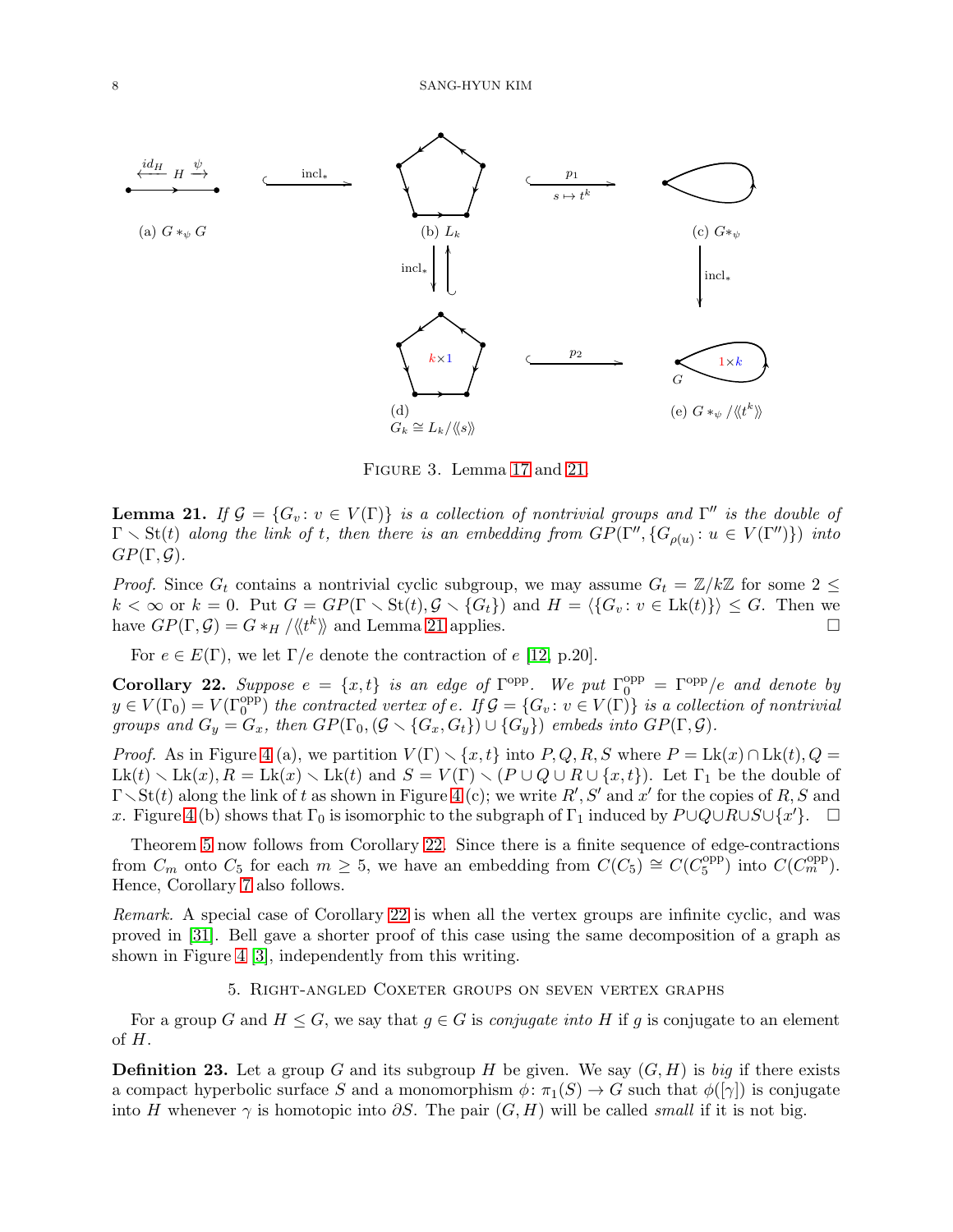<span id="page-8-0"></span>

FIGURE 4. Co-contraction is contained in the double along a link.

- *Remark.* (1) If  $(G, H)$  is big and  $H \leq K \leq G$ , then  $(G, K)$  is also big.
	- (2) If  $G \in \mathcal{S}$ , then  $(G, H)$  is big for each  $H \leq G$ .
	- (3) If a group G does not contain  $F_2$ , then  $(G, H)$  is small for each  $H \leq G$ .

The following lemma is obvious from typical transversality arguments.

- **Lemma 24** ([\[32\]](#page-13-20)). *(1) Let* A and B be groups and  $\psi: C \to D$  be an isomorphism where  $C \leq A$ *and*  $D \leq B$ *. If*  $A *_{\psi} B \in \mathcal{S}$ *, then either*  $(A, C)$  *or*  $(B, D)$  *is big.* 
	- (2) Let A be a group and  $\psi: C \to C'$  be an isomorphism where  $C, C' \leq A$ . If  $A*_\psi \in \mathcal{S}$ , then  $(A, \langle C, C' \rangle)$  *is big.*

<span id="page-8-2"></span>**Lemma 25.** *Suppose*  $a, b \in V(\Gamma)$  *and*  $Lk(b) \subseteq Lk(a)$ *. If*  $C(\Gamma) \notin S$ *, then*  $(C(\Gamma), \langle a, b \rangle)$  *is small.* 

*Proof.* Suppose S is a compact hyperbolic surface and  $\phi$ :  $\pi_1(S) \to C(\Gamma)$  is a monomorphism such that  $\phi([\gamma])$  is conjugate into  $\langle a, b \rangle$  whenever  $\gamma$  is homotopic into  $\partial S$ . Since  $C(\Gamma) \notin \mathcal{S}$ , we have  $\partial S \neq \emptyset$ . Let  $\partial_1 S, \partial_2 S, \ldots$  be the boundary components of S. Since  $\langle a, b \rangle$  contains Z, we see that a and b are distinct and non-adjacent in Γ. We realize  $\phi$  as a label-reading map with respect to a label-reading pair  $(V, \lambda)$  satisfying the three conditions in Theorem [11](#page-3-1) (3). Then each  $\partial_i S$  intersects with both a–arcs and b–arcs, and no arcs with labels other than a or b intersect  $\partial S$ . Choose a b–arc β joining say,  $\partial_i S$  and  $\partial_j S$ . These two boundary components may coincide; however, β is never homotopic into  $\partial S$ . With suitable choices of the base point and the orientations,  $\phi([\beta \cdot \partial_j S \cdot \beta^{-1}]) =$  $w(ab)^{l}w^{-1}$  for some  $l \neq 0$  where w is the label-reading of  $\beta$ . Since  $w \in \langle Lk(b) \rangle = \langle Lk(a) \cap Lk(b) \rangle$ , we have  $\phi([\beta \cdot \partial_j S \cdot \beta^{-1}]) = (ab)^l$ . Also,  $\phi([\partial_i S]) = (ab)^m$  for some  $m \neq 0$ . Since  $[\beta \cdot \partial_j S \cdot \beta^{-1}]$  and  $[\partial_i S]$  do not commute, we have a contradiction.

<span id="page-8-1"></span>Lemma 26. Let  $H, G_1, G_2$  be groups such that H is torsion-free word-hyperbolic. Denote by  $p_i\colon G_1\times G_2\to G_i$  the natural projection for  $i\,=\,1,2.$  If  $\phi\colon H\,\to\, G_1\times G_2$  is injective, then  $p_1 \circ \phi$  *or*  $p_2 \circ \phi$  *is also injective.* 

*Proof.* Suppose  $1 \neq x_1 \in \text{ker}(p_2 \circ \phi)$  and  $1 \neq x_2 \in \text{ker}(p_1 \circ \phi)$  so that  $\phi(x_i) \in G_i$  for  $i = 1, 2$ . Since  $\phi([x_1, x_2]) = [\phi(x_1), \phi(x_2)] = 1$ , we have  $x_1^M = x_2^N$  for some  $M, N \neq 0$  [\[4,](#page-12-4) Corollary 3.10]. So,  $\phi(x_1^M) = \phi(x_2^N) \in G_1 \cap G_2 = 1.$ 

A repeated application of Lemma [26](#page-8-1) easily implies the following.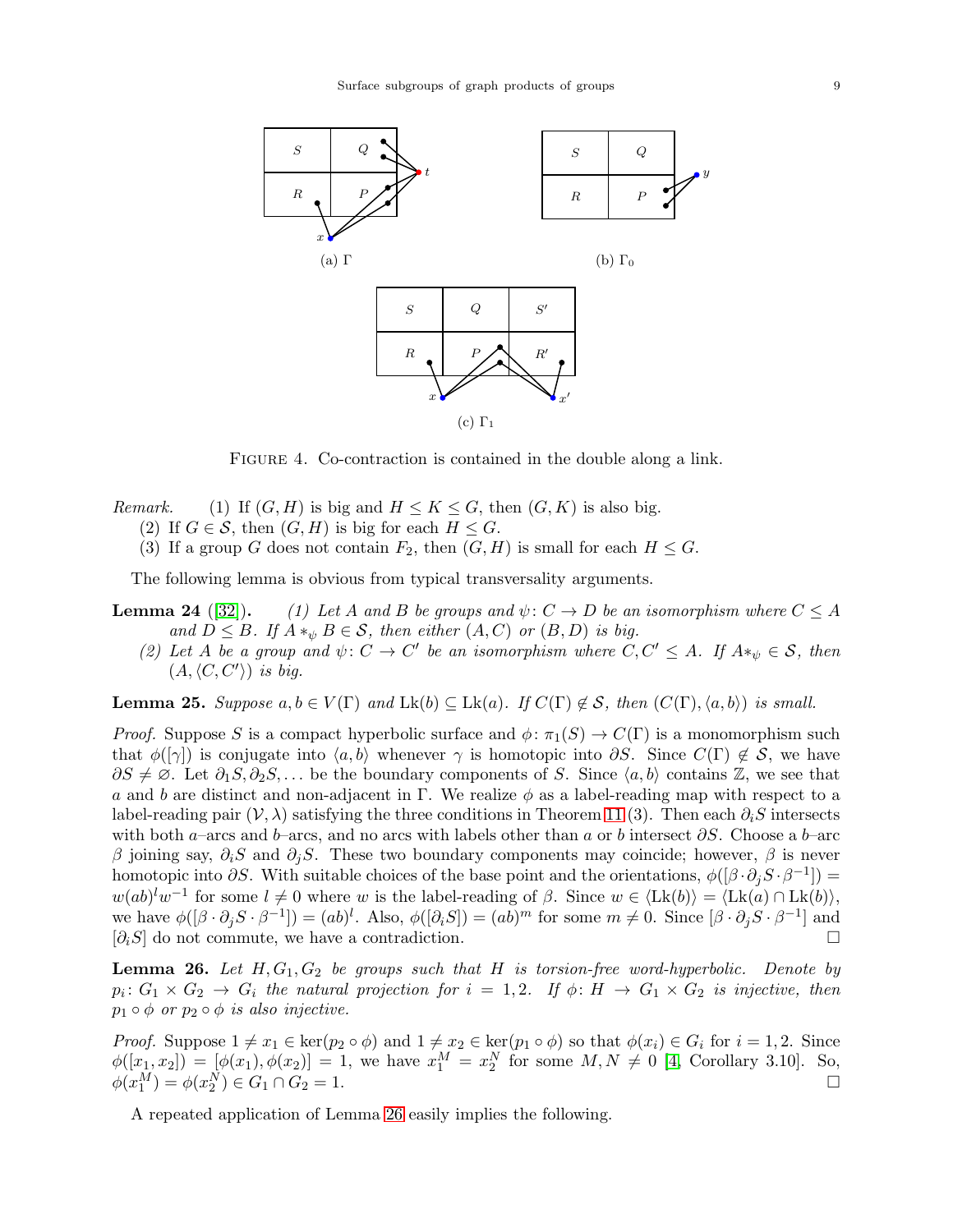<span id="page-9-1"></span>**Lemma 27.** If  $k > 0$  and  $(G_i, H_i)$  is small for  $i = 1, 2, ..., k$ , then  $(\prod_{i=1}^k G_i, \prod_{i=1}^k H_i)$  is small.

<span id="page-9-3"></span><span id="page-9-0"></span>*Example* 28. Label the vertices of  $P_3 \coprod P_3$  as Figure [5](#page-9-0) (a) and let  $\Lambda_0 = (P_3 \coprod P_3)^{\text{opp}}$ . Let us consider subgroups of  $C(\Lambda_0) = \langle a, b, c, e, f, g \rangle$  from now on. In the subgraph of  $\Lambda_0$  induced by  ${a, b, c}$ , we have Lk(b) =  $\emptyset$  and Lk(a) = c. Lemma [25](#page-8-2) implies that  $(\langle a, b, c \rangle, \langle a, b \rangle)$  is small. By Lemma [27,](#page-9-1)  $(\langle a, b, c, e, f, g \rangle, \langle a, b, f, g \rangle) = (\langle a, b, c \rangle \times \langle e, f, g \rangle, \langle a, b \rangle \times \langle f, g \rangle)$  is also small.

| $a$ $b$ $c$ $e$ $f$ $g$                        | $a$ $b$ $c$ $d$ $e$ $f$ | $a$ $b$ $c$ $d$ $e$ $f$ $g$ |
|------------------------------------------------|-------------------------|-----------------------------|
| (a) $\Lambda_0^{\text{opp}} = P_3 \coprod P_3$ | (b) $P_6$               | (c) $P_7$                   |

Figure 5. Some six and seven vertex graphs

<span id="page-9-5"></span>Lemma 29. *If the free product of two groups* A *and* B *amalgamated along a finite subgroup is in* S*, then either* A *or* B *is in* S*.*

*Proof.* Suppose H is a hyperbolic surface group and C is a finite subgroup of both A and B such that  $H \leq A *_{C} B$ . There is a graph of groups decomposition for H such that each edge group embeds into C. Since H is torsion-free and one-ended, this decomposition should essentially have only one vertex group.

<span id="page-9-2"></span>We denote by  $P_n$  the path on n vertices. Let us recall from [\[9\]](#page-13-10) the graphs  $P_1(7)$  and  $P_2(7)$ , whose *opposite graphs* are drawn in Figure [6.](#page-9-2) The result in [\[9\]](#page-13-10) implies that when Γ at most seven vertices,  $A(\Gamma) \in S$  if and only if  $\Gamma$  contains  $C_6^{\text{opp}}$  $_{6}^{\text{opp}}, P_{6}^{\text{opp}}$  $_{6}^{\text{opp}}, P_{1}(7), P_{2}(7) \text{ or } C_{m} \text{ for some } m \geq 5 \text{ as an}$ induced subgraph.



FIGURE 6. Graphs from [\[9\]](#page-13-10).

We now consider some eight-vertex graphs.

<span id="page-9-4"></span>**Lemma 30.** Let  $\Phi_1, \Phi_2, \ldots, \Phi_5$  be the graphs whose opposite graphs are shown in Figure [7](#page-10-0) (a) *through (e).* Then  $C(\Phi_i) \notin S$  *for each*  $i = 1, 2, \ldots, 5$ *.* 

*Proof.* We use the vertex labels shown in Figure [7.](#page-10-0) We also set  $H = \langle a, b, f, g \rangle \le G = \langle a, b, c, e, f, g \rangle \le$  $C(P_7^{\text{opp}})$  $\binom{p}{7} = \langle a, b, c, d, e, f, g \rangle$  as considered in Figure [5](#page-9-0) (c). In Example [28,](#page-9-3) we have seen that  $(G, H)$ is small.

(Case  $\Phi_1$ ) We can write  $C(\Phi_1) = (\langle a, b, c \rangle \times \langle e, f, g \rangle \times \langle t \rangle) *_{\langle a, b \rangle \times \langle f, g \rangle} (\langle a, b \rangle \times \langle d \rangle \times \langle f, g \rangle)$ . By Lemma [27](#page-9-1) and Example [28,](#page-9-3)  $(\langle a, b, c \rangle \times \langle e, f, g \rangle \times \langle t \rangle, \langle a, b \rangle \times \langle f, g \rangle)$  is small. Since  $\langle a, b \rangle \times \langle d \rangle \times \langle f, g \rangle$  is virtually abelian, it contains no  $F_2$  and hence,  $(\langle a, b \rangle \times \langle d \rangle \times \langle f, g \rangle, \langle a, b \rangle \times \langle f, g \rangle)$  is small. Lemma 24 (1) implies that  $C(\Phi_1) \notin \mathcal{S}$ .

(Case  $\Phi_2$ ) We note that  $C(P_7^{\text{opp}})$  $C(P_7^{\text{opp}}) \leq C(\Phi_1)$  and so,  $C(P_7^{\text{opp}})$  $C^{opp}_{7}$ )  $\notin \mathcal{S}$ . Moreover, we have  $C(\Phi_1) =$  $C(P_7^{\text{opp}})$  $\mathcal{L}_{7}^{\text{opp}}(*\mathcal{C}/\langle\langle t^2\rangle\rangle)$  where t is the stable generator. By Lemma [21,](#page-7-2)  $C(\Phi_2)=\langle a,b,c,d,e,f,g\rangle*_{\langle a,b,c,e,f,g\rangle}$  $\langle a, b, c, d', e, f, g \rangle \leq C(\Phi_1).$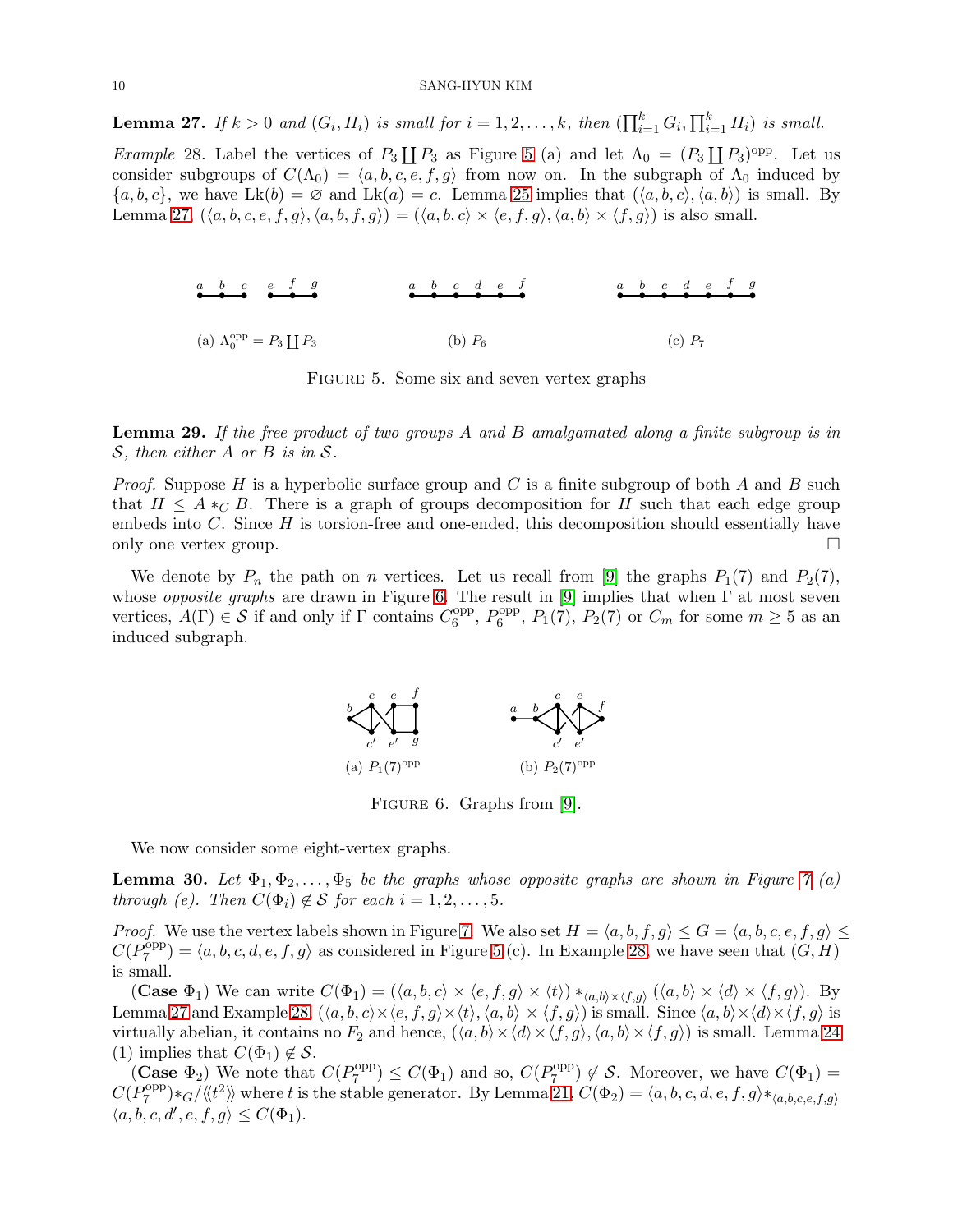(Case  $\Phi_3$ ) Note that  $C(P_7^{\text{opp}})$  $\mathcal{F}_7^{\text{opp}}$  =  $G *_{H} / \langle \langle d^2 \rangle \rangle$  where d is the stable generator. Hence,  $C(\Phi_3)$  =  $\langle a, b, c, e, f, g \rangle *_{\langle a, b, f, g \rangle} \langle a, b, c', e', f, g \rangle \leq C(P^{\mathrm{opp}}_7)$  $\binom{opp}{7}$ .

(Case  $\Phi_4$ ) Let us consider  $\psi: H \to H$  defined by  $\psi(a) = a, \psi(b) = b, \psi(f) = g$  and  $\psi(g) = f$ . We see that  $G *_{\psi \colon H \to H} G = \langle a, b, c, e, f, g \rangle *_{\psi} \langle a, b, c', e', f' = g, g' = f \rangle = C(\Phi_4)$ . Lemma 24 (1) and Example [28](#page-9-3) imply that  $C(\Phi_4) \notin \mathcal{S}$ .

<span id="page-10-0"></span>(Case  $\Phi_5$ ) Similarly, define  $\psi: H \to H$  by  $\psi(a) = b, \psi(b) = a, \psi(f) = g$  and  $\psi(g) = f$ . We again see that  $G *_{\psi \colon H \to H} G = \langle a, b, c, e, f, g \rangle *_{\psi} \langle a' = b, b' = a, c', e', f' = g, g' = f \rangle = C(\Phi_5) \notin \mathcal{S}.$ 



Figure 7. Some eight-vertex graphs in Lemma [30.](#page-9-4)

*Proof of Theorem [8.](#page-1-1)* We use notations from Lemma [30](#page-9-4) and Figure [7.](#page-10-0) The backward direction is a restatement of Corollaries [6](#page-1-2) and [7.](#page-1-3)

For the forward direction, suppose  $\Gamma$  is weakly chordal and  $C(\Gamma) \in \mathcal{S}$ . Since  $[C(\Gamma), C(\Gamma)] \leq$  $[A(\Gamma), A(\Gamma)]$ , we see that  $A(\Gamma) \in S$ . By the result in [\[9,](#page-13-10) Section 7],  $\Gamma$  contains  $P_6^{\text{opp}}$  $P_6^{\text{opp}}, P_1(7)$  or  $P_2(7)$  as an induced subgraph; see Figure [6.](#page-9-2) Since  $P_1(7) \leq \Phi_4$  and  $P_2(7) \leq \Phi_3$ , Lemma [30](#page-9-4) implies that  $C(P_1(7)) \notin S$  and  $C(P_2(7)) \notin S$ . Hence  $P_6^{\text{opp}} \subseteq \Gamma$ . Moreover,  $|V(\Gamma)| = 7$  since  $C(P_6^{\text{opp}})$  $O_6^{\text{opp}}$ )  $\leq C(P_7^{\text{opp}})$  $C(\Phi_1) \notin \mathcal{S}.$ 

We fix the vertex labels of  $P_6 \leq \Gamma^{\text{opp}}$  as in Figure [5](#page-9-0) (b) and let  $V(\Gamma) \setminus V(P_6^{\text{opp}})$  $b_6^{\text{opp}}$  = {t}. By val(t), we will mean the valence of  $t$  in  $\Gamma$ .

(Case val(t) = 0 or 1) Note  $C(\Gamma) = C(P_6^{\text{opp}})$  $O_6^{\text{opp}}$ ) \*  $\mathbb{Z}_2$  or  $C(\Gamma) = C(P_6^{\text{opp}})$  $b_6^{\text{opp}}$ ) \* $\mathbb{Z}_2$  ( $\mathbb{Z}_2$ )<sup>2</sup>. By applying Lemma [29,](#page-9-5) we obtain a contradiction that  $C(\Gamma) \notin \mathcal{S}$ .

(Case val(t) = 2) In  $\Gamma$ , the vertex t is joined to two vertices, say x, y of  $P_6^{\text{opp}}$ . We may write C(F) =  $C(P_6^{\text{opp}}) *_{\langle x,y \rangle} \langle x, y, t \rangle$ . If x and y are adjacent in  $P_6^{\text{opp}}$ , then  $C(\Gamma) = C(P_6^{\text{opp}}) *_{\langle x,y \rangle} \langle x, y, t \rangle$ .  $\binom{1}{6} *_{\langle x,y \rangle} \langle x, y, t \rangle$ . If x and y are adjacent in  $P_6^{\text{opp}}$  $\mathcal{O}_6^{\text{opp}}, \text{ then } C(\Gamma) = C(P_6^{\text{opp}})$  $b_{6}^{\text{opp}}$  ) \* $(\mathbb{Z}_{2})^{2}$   $(\mathbb{Z}_{2})^{3}$ ; then, Lemma [29](#page-9-5) implies that  $C(\Gamma) \notin S$ . So, x and y are adjacent in  $P_6 \leq \Gamma^{\text{opp}}$ . Since  $\Gamma^{\text{opp}}$  has no induced  $C_5$ , we should have  $\Gamma \cong \Lambda_1$ ; see Figure [8](#page-11-0) (a). We have  $C(\Lambda_1) = (\langle a, b \rangle \times \langle d, e, f, t \rangle) *_{\langle a, e, f \rangle}$  $(\langle a \rangle \times \langle c \rangle \times \langle e, f \rangle)$ . By Lemmas [25](#page-8-2) and [27,](#page-9-1)  $(\langle a, b \rangle \times \langle d, e, f, t \rangle, \langle a \rangle \times \langle e, f \rangle)$  is small. Since  $\langle a, c, e, f \rangle$ is virtually abelian, we have  $C(\Lambda_1) \notin \mathcal{S}$  by Lemma 24 (1). This is a contradiction.

(Case  $\Gamma = \Lambda_2$ ; see Figure [8](#page-11-0) (b)) By Lemma [21,](#page-7-2)  $C(\Lambda_2) = \langle a, b, c, d, e, f \rangle *_{\langle b, c, d, e, f \rangle} \langle t, b, c, d, e, f \rangle$ embeds into  $\langle a, b, c, d, e, f \rangle *_{\langle b, c, d, e, f \rangle} / \langle \langle s^2 \rangle \rangle \cong C(P_7^{\text{opp}})$  $(\mathcal{S}_7^{\text{opp}}) \notin \mathcal{S}$ , where s denotes the stable generator.

(Case  $\Gamma = \Lambda_3$ ; see Figure [8](#page-11-0) (c)) Using the vertex labels of  $P_6^{\text{opp}}$  $6^{opp}$  in Figure [5](#page-9-0) (b), we see that  $C(\Lambda_3) \cong GP(P_6^{\text{opp}})$  $G_6^{\text{opp}}, \{G_a = \mathbb{Z}_2 \times \mathbb{Z}_2, G_b = G_c = \cdots = G_f = \mathbb{Z}_2\}$ . Corollary [15](#page-5-2) implies that  $C(\Lambda_3)$ virtually embeds into  $GP(P_6^{\text{opp}})$  $G_6^{\text{opp}}, \{G_a = \mathbb{Z}_2 * \mathbb{Z}_2, G_b = G_c = \cdots = G_f = \mathbb{Z}_2\}) \cong C(\Lambda_2) \notin S.$ 

(Case val(t) = 3) If a and f are both adjacent to t in  $\Gamma^{\text{opp}}$ , then only one of b, c, d, e are adjacent to t in  $\Gamma^{\text{opp}}$ . This implies that  $\Gamma^{\text{opp}}$  contains an induced  $C_5$ , and hence a contradiction. So, we may assume a is not adjacent to t in  $\Gamma^{\text{opp}}$ . Let us say x and y are the other two vertices of  $P_6 \n\t\leq \Gamma^{opp}$  that are non-adjacent to t in  $\Gamma^{opp}$ . If  $\{a, x, y\}$  are pairwise non-adjacent in  $P_6$ , then  $C(\Gamma) = C(P_6^{\text{opp}})$  $b_6^\text{opp}$ ) \* $\langle x,y,z \rangle \langle t,x,y,z \rangle = C(P_6^\text{opp})$  $\binom{p}{6}$  \* $(\mathbb{Z}_2)^3$   $(\mathbb{Z}_2)^4 \notin \mathcal{S}$ . So there exist at least two vertices in  $\{a, x, y\}$  that are adjacent in  $P_6$ . If  $b \in \{x, y\}$ , then  $\Gamma \cong \Lambda_i$  for  $i = 4, 5, 6, 7$ ; see Figure [8](#page-11-0) (d)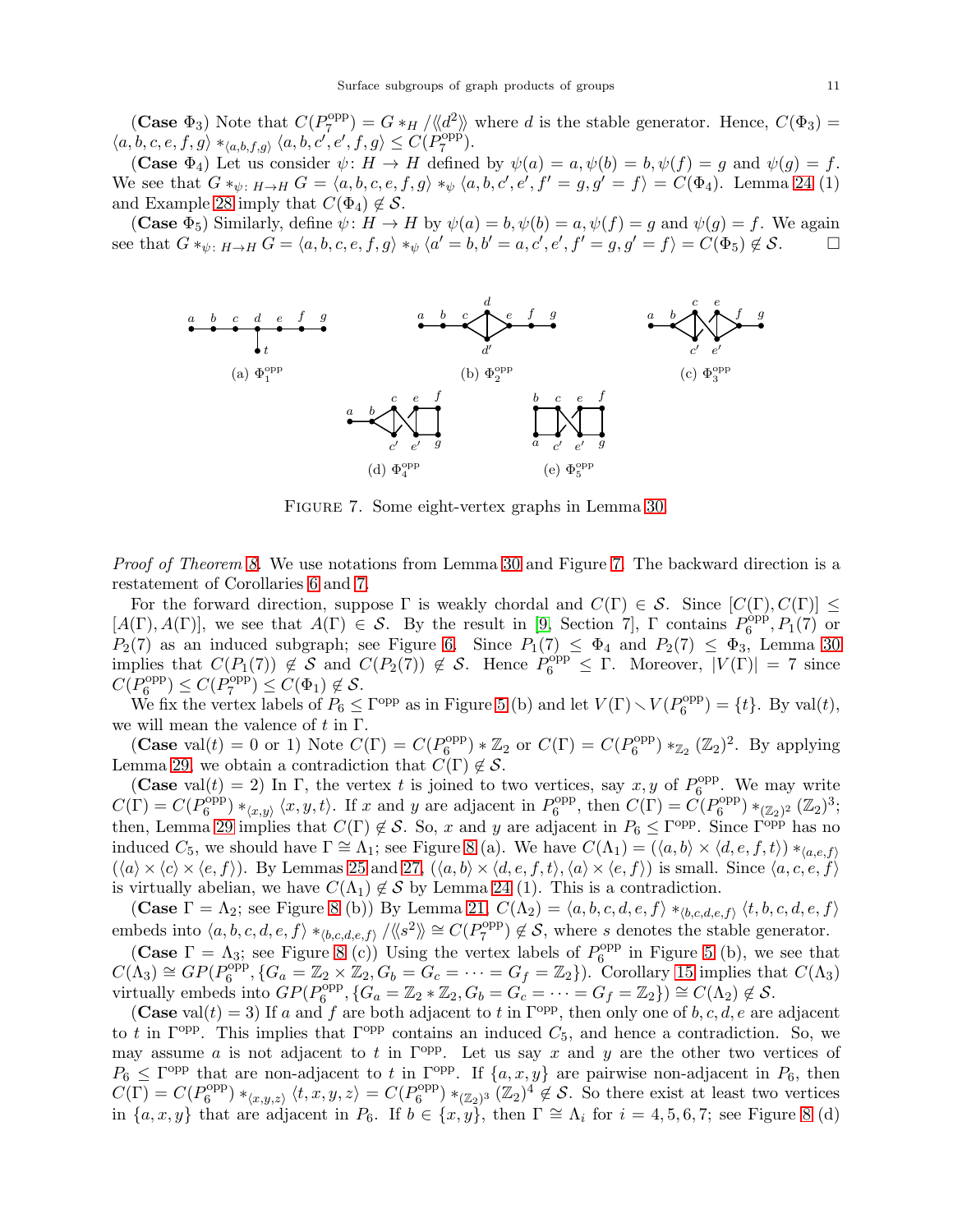through (g). If  $b \notin \{x, y\}$ , then x and y must be adjacent in  $P_6$ . Since  $C_5 \nleq \Gamma^{opp}$ , we would have a graph isomorphism  $\Gamma \cong \Lambda_5$ .

 $\overline{\text{If}} \Gamma \cong \Lambda_4, \text{ then } C(\Gamma) = \langle a, b, c, d, e, f \rangle *_{\langle a, b, c, d, f \rangle} \langle a, b, c, d, t, f \rangle \leq \langle a, b, c, d, e, f \rangle *_{\langle a, b, c, d, f \rangle} \langle \langle s^2 \rangle \rangle \cong$  $C(\Lambda_3)$  where s is the stable generator. Similarly if  $\Gamma = \Lambda_5$ , then  $C(\Gamma) = \langle a, b, c, d, e, f \rangle *_{\langle a, b, c, e, f \rangle}$  $\langle a, b, c, t, e, f \rangle \leq \langle a, b, c, d, e, f \rangle *_{\langle a, b, c, e, f \rangle} / \langle \langle s^2 \rangle \rangle \cong C(\Lambda)$  where s is the stable generator and  $\Lambda^{\text{opp}}$  is the subgraph of  $\Phi_1^{\text{opp}}$  induced by  $\{a, b, c, d, e, f, t\}$ ; see Figure [7](#page-10-0) (a).

Suppose  $\Gamma = \Lambda_6$ . Then  $C(\Gamma) = (\langle a, b, c \rangle \times \langle e, f \rangle) *_{\langle a, b \rangle \times \langle f \rangle} (\langle a, b \rangle \times \langle d \rangle \times \langle t, f \rangle)$ . Since  $\langle a, b \rangle \times$  $\langle d \rangle \times \langle t, f \rangle$  is virtually abelian, Example [28](#page-9-3) implies that  $C(\Gamma) \notin \mathcal{S}$ .

Consider the case  $\Gamma = \Lambda_7$ . Then  $\Gamma^{\text{opp}}$  is obtained from  $\Phi_4^{\text{opp}}$  in Figure [7](#page-10-0) (d) by contracting  $\{c, c'\}$ to a vertex. By Theorem [5,](#page-1-0)  $C(\Gamma)$  embeds into  $C(\Phi_4)$ .

(Case val(t) = 4) Let x and y be the two vertices adjacent to t in  $\Gamma^{\text{opp}}$ . Since  $C_5 \nleq \Gamma^{\text{opp}}$ , we see that  $d(x, y) \leq 2$  in  $P_6$ . So  $\Gamma \cong \Lambda_i$  for  $i = 2, 8, 9, 10, 11$ ; see Figure [8.](#page-11-0)

By Corollary [15,](#page-5-2)  $C(\Lambda_8)$  and  $C(\Lambda_9)$  virtually embed into  $C(\Lambda_4)$  and  $C(\Lambda_5)$ , respectively. If  $\Gamma = \Lambda_{10}$ , write  $C(\Lambda_{10}) = (\langle a, b, t \rangle \times \langle d, e, f \rangle) *_{\langle a \rangle \times \langle e, f \rangle} (\langle a \rangle \times \langle c \rangle \times \langle e, f \rangle) \notin S$ . We see that  $\Phi_2^{\text{opp}}$ contracts onto  $\Lambda_{11}^{\text{opp}}$ ; see Figure [7](#page-10-0) (b) and Figure [8](#page-11-0) (k). So,  $C(\Lambda_{11}) \leq C(\Phi_2)$ .

(Case val $(t) = 5$ ) Either  $\Gamma \leq \Phi_1$  or  $\Gamma \cong \Lambda_3$ .

(Case val(t) = 6) Note  $C(\Gamma) = C(P_6^{\text{opp}})$  $b_{6}^{\text{opp}}\rangle\times\langle t\rangle.$ 

<span id="page-11-0"></span>

FIGURE [8.](#page-1-1) Seven-vertex graphs in Theorem 8.

<span id="page-11-1"></span>*Remark.* (1) Theorem [8](#page-1-1) is not true if Γ has more than seven vertices. That is, there exists a weakly chordal graph  $\Gamma$  such that  $C(\Gamma) \in \mathcal{S}$ . For example, let  $\Gamma$  be the graph whose opposite graph is shown in Figure [9.](#page-11-1) By [\[11\]](#page-13-14),  $A(P_6^{\text{opp}})$  $_{6}^{\text{opp}}$ ) is an index-64 subgroup of  $C(\Gamma)$  and so,  $C(\Gamma) \in \mathcal{S}$ .

FIGURE 9. The graph  $\Gamma^{\text{opp}}$  in Proposition [5.](#page-11-0)

(2) There exists a graph  $\Gamma$  such that  $A(\Gamma) \in \mathcal{S}$  and  $C(\Gamma) \notin \mathcal{S}$ . For instance, we may set  $\Gamma$  as one of the graphs  $P_6^{\text{opp}}$  $P_6^{\text{opp}}, P_1(7) \text{ or } P_2(7).$ 

**Problem 31.** *(1) Does there exist a graph*  $\Gamma$  *such that*  $[A(\Gamma), A(\Gamma)] \notin S$  *while*  $A(\Gamma) \in S$ ? *(2) Does there exist a graph*  $\Gamma$  *such that*  $[A(\Gamma), A(\Gamma)] \in S$  *while*  $C(\Gamma) \notin S$ ?

 $\Box$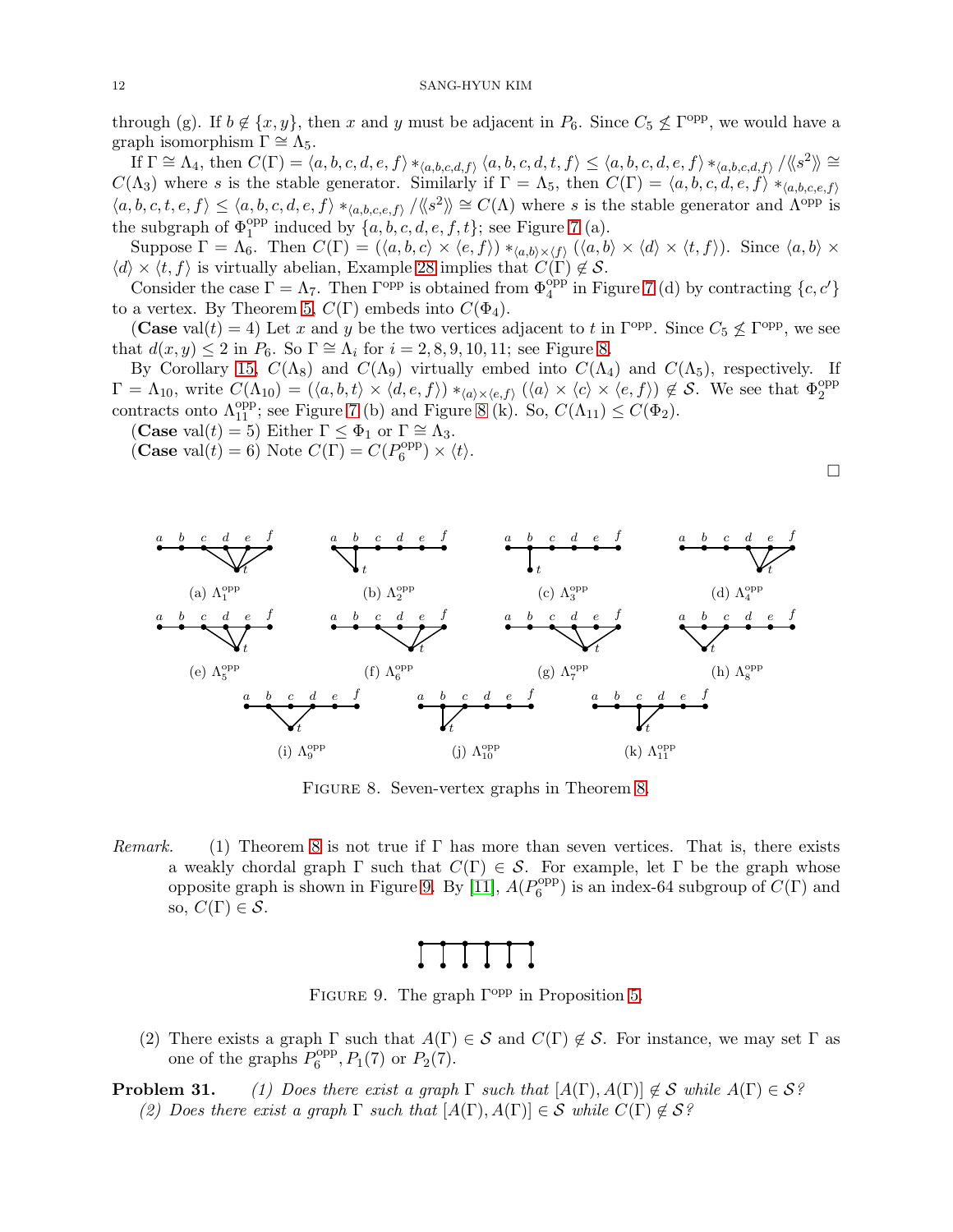#### 6. Closure under graph products

<span id="page-12-2"></span>A group G is *periodic* if every element of G has a torsion. The following is well-known.

<span id="page-12-6"></span>Lemma 32 ([\[16\]](#page-13-24)). *A word-hyperbolic group does not have an infinite periodic subgroup.*

Let us denote by  $\mathcal X$  the class of finitely generated groups that are either

- (i) not one-ended, or
- (ii) not word-hyperbolic, or
- (iii) containing hyperbolic surface groups.

An affirmative answer to Question [2](#page-0-1) is equivalent to saying that every finitely generated group is in X. How large do we know X is? We prove that X is closed under graph products.

**Theorem 33.** If  $\mathcal{G} = \{G_v : v \in V(\Gamma)\}\$ is a collection of groups in X, then  $GP(\Gamma, \mathcal{G})$  is in X.

*Proof.* Suppose that  $G = GP(\Gamma, \mathcal{G})$  is one-ended and word-hyperbolic. We may assume that each  $G_v$  is nontrivial. If  $\Gamma$  contains an induced cycle of length at least five, Corollary [6](#page-1-2) implies that  $G \in \mathcal{S}$ . If  $\Gamma$  contains an induced square, whose vertices are denoted as  $a, b, c$  and d cyclically, then G would contain  $(G_a * G_c) \times (G_b * G_d) \geq \mathbb{Z} \times \mathbb{Z}$ . So from now on, we will assume that  $C_n \not\leq \Gamma$  for every  $n \geq 4$ ; namely,  $\Gamma$  is a *chordal* graph [\[17\]](#page-13-25).

Suppose that  $\Gamma$  is complete. Then G is the direct product of its vertex groups. Since G is one-ended, at least one vertex group, say  $G_a$ , must be infinite. By Lemma [32,](#page-12-6) each infinite vertex group of G contains  $\mathbb{Z}$ . As G does not contain  $\mathbb{Z} \times \mathbb{Z}$ , exactly one vertex group is infinite. Then G is virtually  $G_a$ , and so,  $G_a$  is one-ended hyperbolic. Since  $G_a \in \mathcal{X}$ , we have  $G_a \in \mathcal{S}$ .

Now, assume that  $\Gamma$  is not complete. Since  $\Gamma$  is chordal,  $\Gamma$  can be written as  $\Gamma = \Gamma_1 \cup \Gamma_2$  for some induced subgraphs  $\Gamma_1, \Gamma_2$  such that  $\Gamma_0 = \Gamma_1 \cap \Gamma_2$  is complete [\[13\]](#page-13-26). We choose a minimal such  $\Gamma_0$ . If all the vertex groups of  $\Gamma_0$  are finite, then G splits over a finite group, and hence G has more than one ends. So  $G_a$  is infinite for some  $a \in V(\Gamma_0)$ . By minimality of  $\Gamma_0$ , we can find  $a_i \in \Gamma_i \setminus \Gamma_0$ such that  $a_i$  is adjacent to a for  $i = 1, 2$ . This implies that G contains  $G_a \times (G_{a_1} * G_{a_2})$ , and hence,  $\mathbb{Z} \times \mathbb{Z}$ . This is a contradiction.

- *Remark.* (1) Several other classes of groups are known to be closed under the graph product operation. These classes include residually finite groups [\[20\]](#page-13-21), semihyperbolic groups [\[2\]](#page-12-7), automatic groups [\[26\]](#page-13-27) and diagram groups [\[22\]](#page-13-28). Meier characterized exactly when a graph product of word-hyperbolic groups is word-hyperbolic [\[36\]](#page-13-29).
	- (2) Every 3–manifold group is in X. To see this, suppose M is a 3–manifold such that  $\pi_1(M)$  is one-ended and word-hyperbolic. We may assume  $M$  is orientable by taking a double cover if necessary. By the Loop Theorem, either  $M$  has a hyperbolic incompressible boundary component or M is closed possibly after capping off spherical boundary components. If  $M$  is closed, Perelman's geometrization theorem implies that  $M$  is a closed hyperbolic 3–manifold; then, the work of Kahn and Markovic [\[29\]](#page-13-4) implies that  $\pi_1(M) \in \mathcal{S}$ .

## **REFERENCES**

- <span id="page-12-7"></span><span id="page-12-5"></span>[1] Ian Agol, *Criteria for virtual fibering*, J. Topol. 1 (2008), no. 2, 269–284. MR 2399130 (2009b:57033)
- [2] Juan M. Alonso and Martin R. Bridson, *Semihyperbolic groups*, Proc. London Math. Soc. (3) 70 (1995), no. 1, 56–114. MR 1300841 (95j:20033)
- <span id="page-12-1"></span>[3] Robert W Bell, *Combinatorial methods for detecting surface subgroups in right-angled Artin groups*, ISRN Algebra (2011), Article ID 102029, 6 pages.
- <span id="page-12-4"></span>[4] Martin R. Bridson and Andr´e Haefliger, *Metric spaces of non-positive curvature*, Grundlehren der Mathematischen Wissenschaften [Fundamental Principles of Mathematical Sciences], vol. 319, Springer-Verlag, Berlin, 1999. MR 1744486 (2000k:53038)
- <span id="page-12-0"></span>[5] Danny Calegari, *Surface subgroups from homology*, Geom. Topol. 12 (2008), no. 4, 1995–2007. MR 2431013 (2009d:20104)
- <span id="page-12-3"></span>[6] Ruth Charney, *The Tits conjecture for locally reducible Artin groups*, Internat. J. Algebra Comput. 10 (2000), no. 6, 783–797. MR 1809385 (2002d:20057)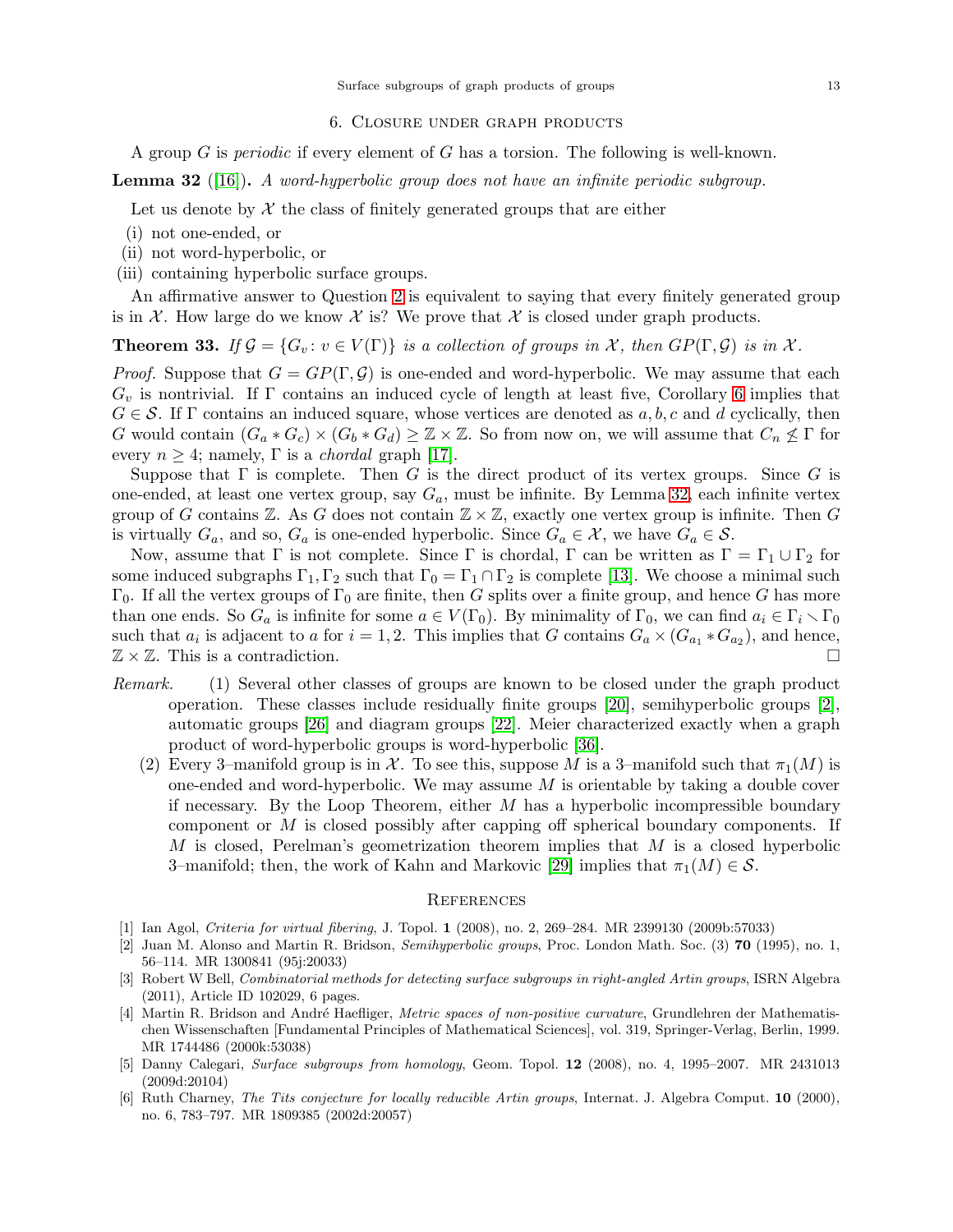- <span id="page-13-16"></span><span id="page-13-7"></span>[7] , *An introduction to right-angled Artin groups*, Geom. Dedicata 125 (2007), 141–158. MR 2322545 (2008f:20076)
- <span id="page-13-10"></span>[8] Ruth Charney, Kim Ruane, Nathaniel Stambaugh, and Anna Vijayan, *The automorphism group of a graph product with no SIL*, Illinois J. Math. 54 (2010), no. 1, 249–262. MR 2776995
- <span id="page-13-19"></span>[9] John Crisp, Michah Sageev, and Mark Sapir, *Surface subgroups of right-angled Artin groups*, Internat. J. Algebra Comput. 18 (2008), no. 3, 443–491. MR 2422070 (2009f:20054)
- <span id="page-13-14"></span>[10] John Crisp and Bert Wiest, *Embeddings of graph braid and surface groups in right-angled Artin groups and braid groups*, Algebr. Geom. Topol. 4 (2004), 439–472. MR 2077673 (2005e:20052)
- [11] Michael W. Davis and Tadeusz Januszkiewicz, *Right-angled Artin groups are commensurable with right-angled Coxeter groups*, J. Pure Appl. Algebra 153 (2000), no. 3, 229–235. MR 1783167 (2001m:20056)
- <span id="page-13-8"></span>[12] Reinhard Diestel, *Graph theory*, fourth ed., Graduate Texts in Mathematics, vol. 173, Springer, Heidelberg, 2010. MR 2744811 (2011m:05002)
- <span id="page-13-26"></span><span id="page-13-18"></span>[13] G. A. Dirac, *On rigid circuit graphs*, Abh. Math. Sem. Univ. Hamburg 25 (1961), 71–76. MR 0130190 (24 #A57)
- [14] Carl Droms, *A complex for right-angled Coxeter groups*, Proc. Amer. Math. Soc. 131 (2003), no. 8, 2305–2311 (electronic). MR 1974626 (2004e:20066)
- <span id="page-13-24"></span><span id="page-13-13"></span>[15] D Futer and A Thomas, *Surface quotients of hyperbolic buildings*, Int. Math. Res. Not. IMRN, Advance Access published March 16, 2011, doi:10.1093/imrn/rnr028.
- [16] E. Ghys and P. de la Harpe (eds.), Sur les groupes hyperboliques d'après Mikhael Gromov, Progress in Mathematics, vol. 83, Birkhäuser Boston Inc., Boston, MA, 1990, Papers from the Swiss Seminar on Hyperbolic Groups held in Bern, 1988. MR 1086648 (92f:53050)
- <span id="page-13-25"></span>[17] Martin Charles Golumbic, *Algorithmic graph theory and perfect graphs*, second ed., Annals of Discrete Mathematics, vol. 57, Elsevier Science B.V., Amsterdam, 2004, With a foreword by Claude Berge. MR 2063679 (2005e:05061)
- <span id="page-13-17"></span>[18] C. McA. Gordon, D. D. Long, and A. W. Reid, *Surface subgroups of Coxeter and Artin groups*, J. Pure Appl. Algebra 189 (2004), no. 1-3, 135–148. MR 2038569 (2004k:20077)
- <span id="page-13-1"></span>[19] Cameron Gordon and Henry Wilton, *On surface subgroups of doubles of free groups*, J. Lond. Math. Soc. (2) 82 (2010), no. 1, 17–31. MR 2669638 (2011k:20085)
- <span id="page-13-21"></span><span id="page-13-0"></span>[20] E. Green, *Graph products of groups*, (1990), PhD thesis, University of Leeds.
- [21] M. Gromov, *Hyperbolic groups*, Essays in group theory, Math. Sci. Res. Inst. Publ., vol. 8, Springer, New York, 1987, pp. 75–263. MR 919829 (89e:20070)
- <span id="page-13-28"></span>[22] V. S. Guba and M. V. Sapir, *Diagram groups are totally orderable*, J. Pure Appl. Algebra 205 (2006), no. 1, 48–73. MR 2193191 (2006j:20057)
- <span id="page-13-15"></span>[23] Frédéric Haglund, *Finite index subgroups of graph products*, Geom. Dedicata 135 (2008), 167–209. MR 2413337 (2009d:20098)
- <span id="page-13-5"></span>[24] Frédéric Haglund and Daniel T. Wise, *Special cube complexes*, Geom. Funct. Anal. 17 (2008), no. 5, 1551–1620. MR 2377497 (2009a:20061)
- <span id="page-13-6"></span>[25] , *Coxeter groups are virtually special*, Adv. Math. 224 (2010), no. 5, 1890–1903. MR 2646113 (2011g:20060)
- <span id="page-13-27"></span>[26] Susan Hermiller and John Meier, *Algorithms and geometry for graph products of groups*, J. Algebra 171 (1995), no. 1, 230–257. MR 1314099 (96a:20052)
- <span id="page-13-12"></span>[27] Derek F Holt and Sarah Rees, *Generalising some results about right-angled Artin groups to graph products of groups*, Preprint, [arXiv:1110.2708 \[math.GR\].](http://arxiv.org/abs/1110.2708v3)
- <span id="page-13-22"></span>[28] Tim Hsu and Daniel T. Wise, *On linear and residual properties of graph products*, Michigan Math. J. 46 (1999), no. 2, 251–259. MR 1704150 (2000k:20056)
- <span id="page-13-4"></span>[29] Jeremy Kahn and Vladimir Markovic, *Immersing almost geodesic surfaces in a closed hyperbolic three manifold. Preprint, [arXiv:0910.5501v1](http://arxiv.org/abs/0910.5501)*.
- <span id="page-13-11"></span>[30] Sang-hyun Kim, *Hyperbolic surface subgroups of right-angled Artin groups and graph products of groups*, (2007), 144, Thesis (Ph.D.)–Yale University. MR 2710318
- <span id="page-13-9"></span>[31] , *Co-contractions of graphs and right-angled Artin groups*, Algebr. Geom. Topol. 8 (2008), no. 2, 849–868. MR 2443098 (2010h:20093)
- <span id="page-13-20"></span>[32] , *On right-angled Artin groups without surface subgroups*, Groups Geom. Dyn. 4 (2010), no. 2, 275–307. MR 2595093 (2011d:20073)
- <span id="page-13-3"></span>[33] Sang-hyun Kim and Sang-il Oum, *Hyperbolic surface subgroups of one-ended doubles of free groups*, Preprint, [arXiv:1009.3820v3 \[math.GR\].](http://arxiv.org/abs/1009.3820)
- <span id="page-13-23"></span><span id="page-13-2"></span>[34] Sang-hyun Kim and Henry Wilton, *Polygonal words in free groups*, to appear in Q. J. of Math., 2010.
- [35] Roger C. Lyndon and Paul E. Schupp, *Combinatorial group theory*, Classics in Mathematics, Springer-Verlag, Berlin, 2001, Reprint of the 1977 edition. MR 1812024 (2001i:20064)
- <span id="page-13-29"></span>[36] John Meier, *When is the graph product of hyperbolic groups hyperbolic?*, Geom. Dedicata 61 (1996), no. 1, 29–41. MR 1389635 (97b:20055)